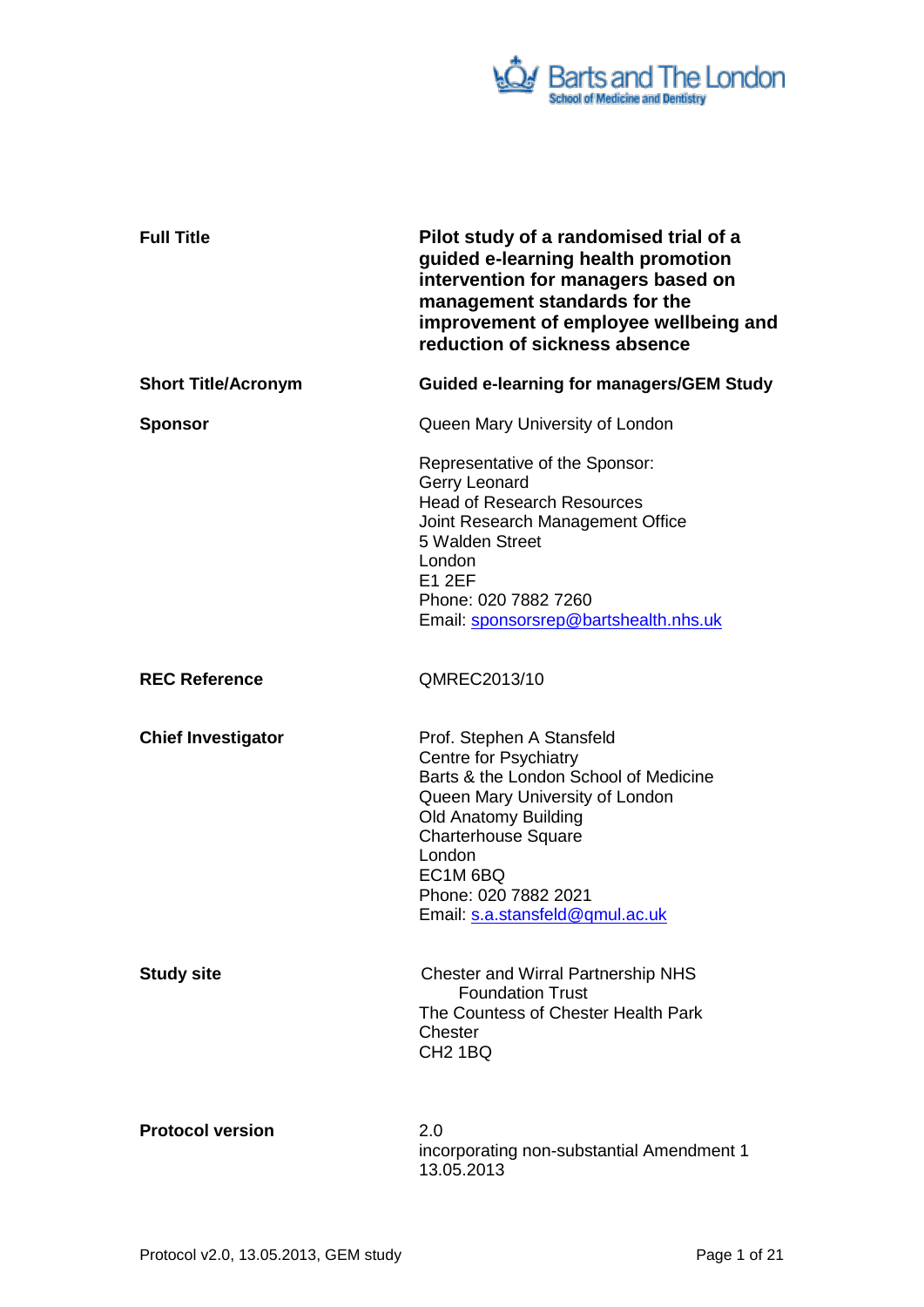

# **Contents Page**

| 1.             |  |
|----------------|--|
| 2.             |  |
| 3.             |  |
| 4.             |  |
| 5.             |  |
| 6.             |  |
| 7 <sub>1</sub> |  |
| 8.             |  |
| 9.             |  |
| 10.            |  |
| 11.            |  |
| 12.            |  |
| 13.            |  |
| 14.            |  |
| 15.            |  |
| 16.            |  |
| 17.            |  |
| 18.            |  |
| 19.            |  |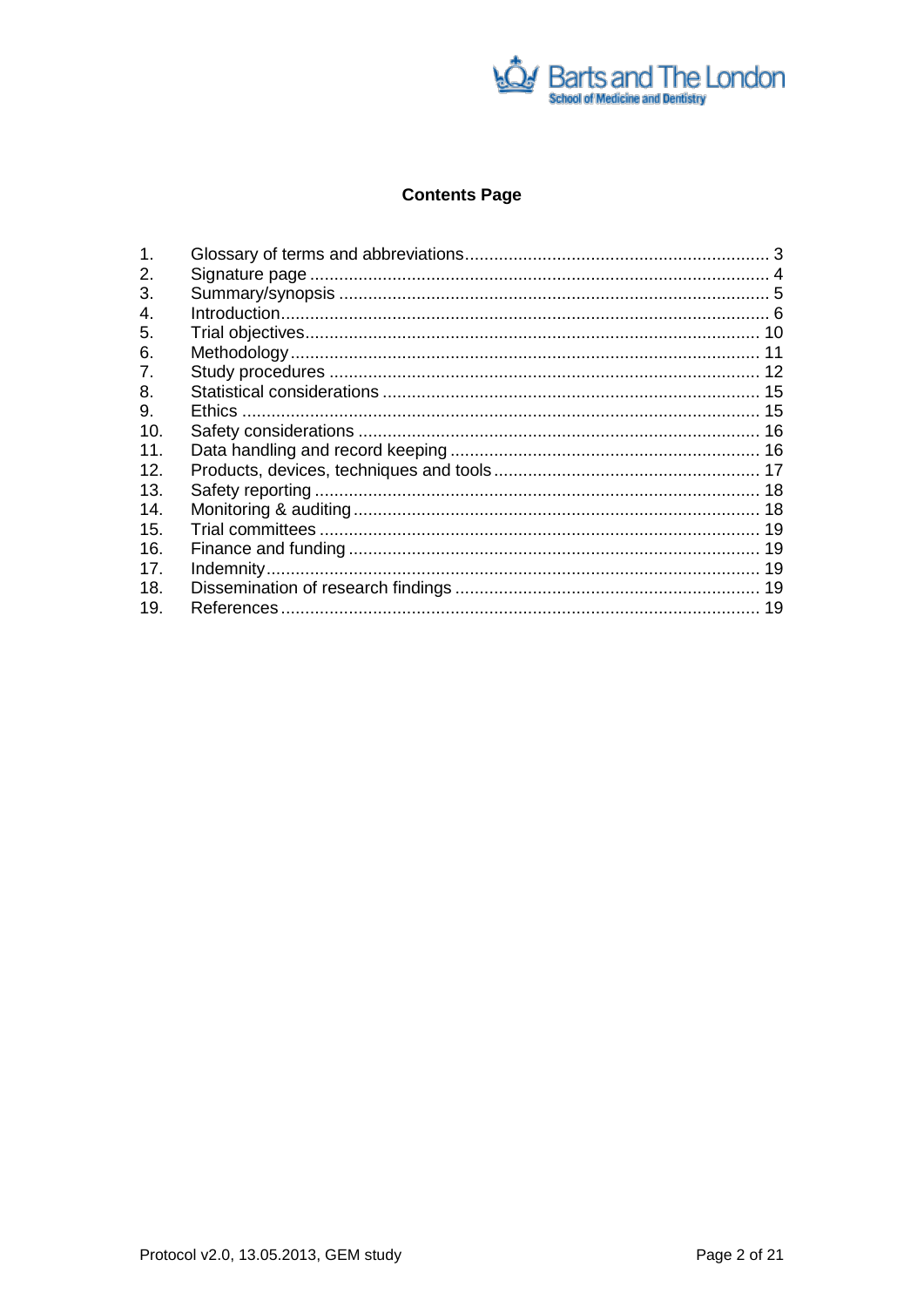

# <span id="page-2-0"></span>**1. GLOSSARY OF TERMS AND ABBREVIATIONS**

| AE            | <b>Adverse Events</b>                                      |  |
|---------------|------------------------------------------------------------|--|
| <b>CI</b>     | Chief Investigator                                         |  |
| <b>DMC</b>    | Data Monitoring Committee                                  |  |
| <b>GEM</b>    | <b>Guided E-Learning for Managers</b>                      |  |
| <b>GCP</b>    | <b>Good Clinical Practice</b>                              |  |
| <b>GHQ</b>    | <b>General Health Questionnaire</b>                        |  |
| HR.           | <b>Human Resources</b>                                     |  |
| <b>HSE</b>    | <b>Health and Safety Executive</b>                         |  |
| <b>ICER</b>   | Incremental cost-effectiveness ratio                       |  |
| <b>NHSBSA</b> | <b>National Health Service Business Services Authority</b> |  |
| <b>NIHR</b>   | National Institute for Health Research                     |  |
| Participant   | An individual who takes part in a clinical trial           |  |
| PI            | Principal Investigator                                     |  |
| QMREC         | Queen Mary Research Ethics Committee                       |  |
| QMUL          | Queen Mary University London                               |  |
| <b>PCTU</b>   | <b>Pragmatic Clinical Trials Unit</b>                      |  |
| <b>RCT</b>    | <b>Randomised Controlled Trial</b>                         |  |
| <b>REC</b>    | <b>Research Ethics Committee</b>                           |  |
| <b>RGF</b>    | <b>Research Governance Framework</b>                       |  |
| <b>SME</b>    | <b>Small and Medium Sized Enterprises</b>                  |  |
| <b>WEMWBS</b> | Warwick-Edinburgh Mental Well-Being Scale                  |  |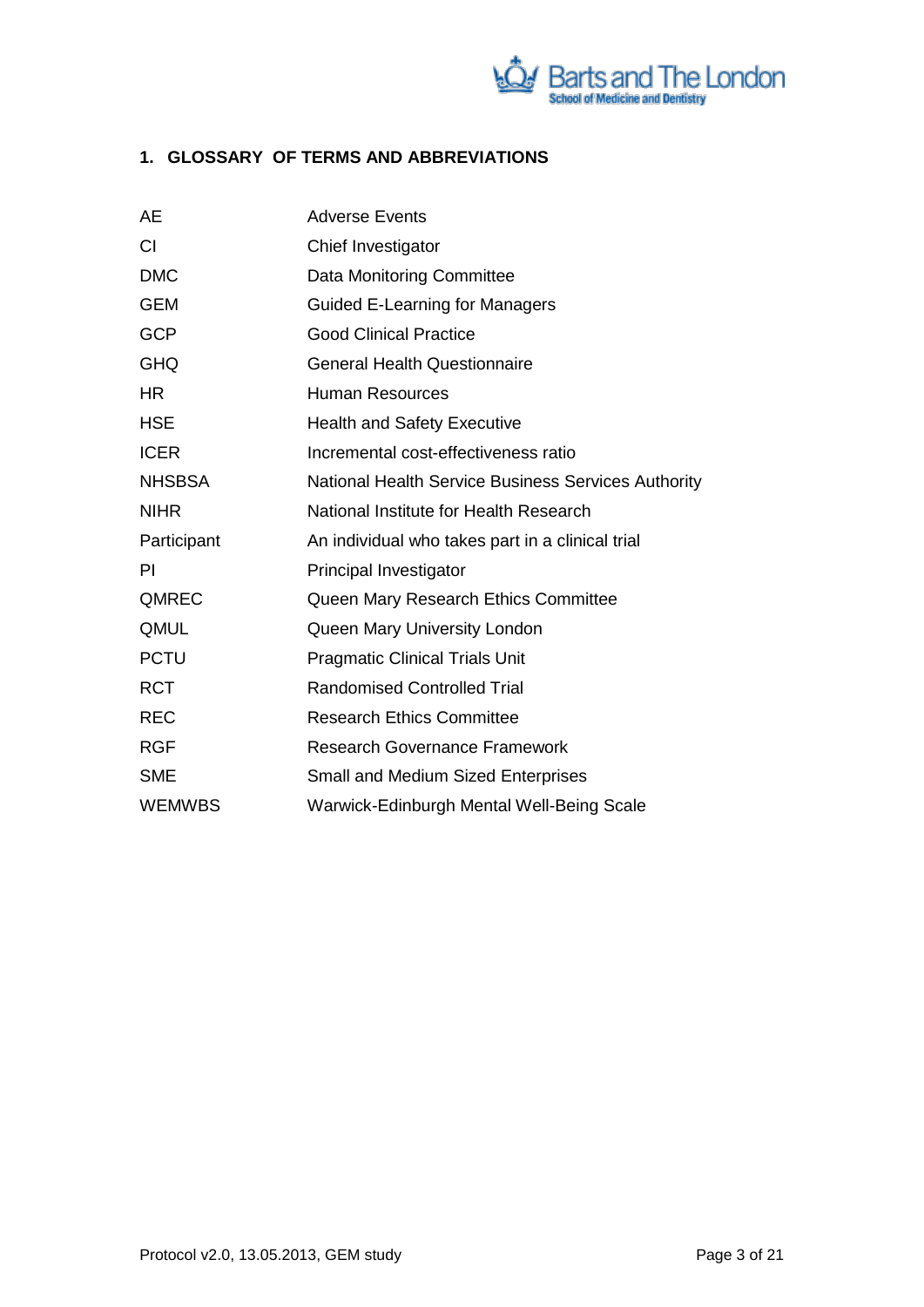

## <span id="page-3-0"></span>**2. SIGNATURE PAGE**

## **Chief Investigator Agreement**

The clinical study as detailed within this research protocol **(Version 2, dated 13.05.2013)**, or any subsequent amendments will be conducted in accordance with the Research Governance Framework for Health & Social Care (2005), the World Medical Association Declaration of Helsinki (1996) and the current applicable regulatory requirements and any subsequent amendments of the appropriate regulations.

| <b>Chief Investigator Name:</b> | <b>Stephen A. Stansfeld</b>            |
|---------------------------------|----------------------------------------|
| <b>Chief Investigator Site:</b> | <b>Queen Mary University of London</b> |
| <b>Signature and Date:</b>      |                                        |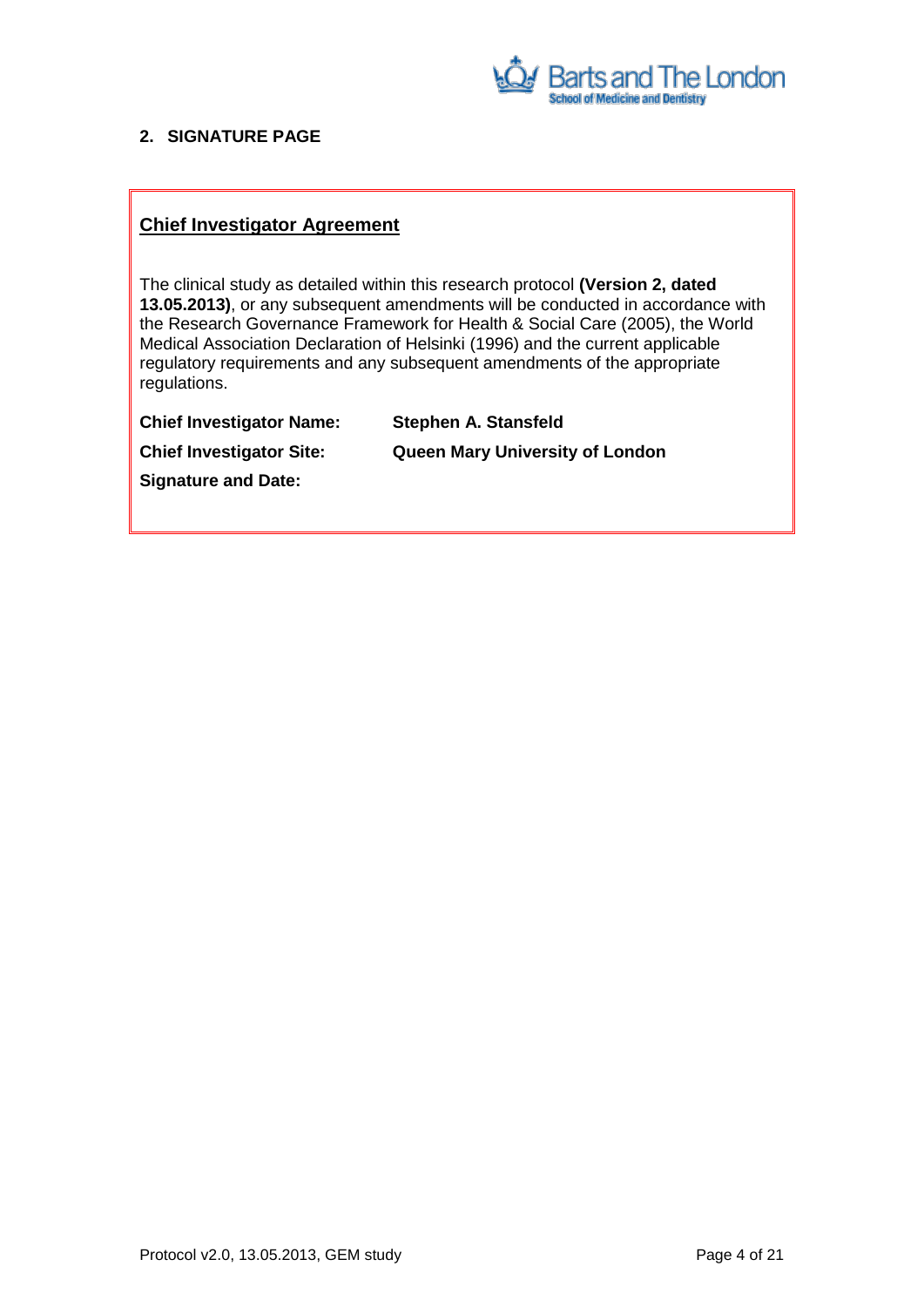

## <span id="page-4-0"></span>**3. SUMMARY/SYNOPSIS**

| <b>Short Title</b>             | Guided e-learning for managers (GEM Study)                                                                                                                                                                                                  |  |  |  |
|--------------------------------|---------------------------------------------------------------------------------------------------------------------------------------------------------------------------------------------------------------------------------------------|--|--|--|
| <b>Methodology</b>             | Single-blind, cluster randomised pilot trial                                                                                                                                                                                                |  |  |  |
| <b>Research Sites</b>          | Queen Mary University of London in collaboration with<br><b>Cheshire and Wirral Partnership Trust</b>                                                                                                                                       |  |  |  |
| <b>Objectives/Aims</b>         | To test the acceptability of the trial, feasibility of<br>recruitment, the<br>components of<br>the<br>intervention,<br>adherence and likely effectiveness of the intervention<br>within separate clusters of the same organisation          |  |  |  |
| <b>Number of</b>               | 4 clusters with a total of approximately 40 managers and                                                                                                                                                                                    |  |  |  |
| <b>Participants/Patients</b>   | 400 employees                                                                                                                                                                                                                               |  |  |  |
| <b>Main Inclusion Criteria</b> | We are recruiting managers and employees from an<br>organisation receptive to using a CPD approach to<br>adopting management standards that can also provide<br>data on sickness absence and to allow work internet<br>access for managers. |  |  |  |
| <b>Statistical</b>             | Analyses will be largely descriptive: the participation rate,                                                                                                                                                                               |  |  |  |
| <b>Methodology and</b>         | program usage and retention rate for managers                                                                                                                                                                                               |  |  |  |
| Analysis (if applicable)       | completing the intervention; the participation rate and<br>questionnaire response rate for employees, in both                                                                                                                               |  |  |  |
|                                | intervention and control groups, analysing the                                                                                                                                                                                              |  |  |  |
|                                | characteristics of non-participants and dropouts between<br>baseline and follow up.                                                                                                                                                         |  |  |  |
| <b>Proposed Start Date</b>     | 01.06.2013 (first participant in)                                                                                                                                                                                                           |  |  |  |
|                                |                                                                                                                                                                                                                                             |  |  |  |
| <b>Proposed End Date</b>       | 31.03.2014 (last participant, last assessment)                                                                                                                                                                                              |  |  |  |
| <b>Study Duration</b>          | 10 months                                                                                                                                                                                                                                   |  |  |  |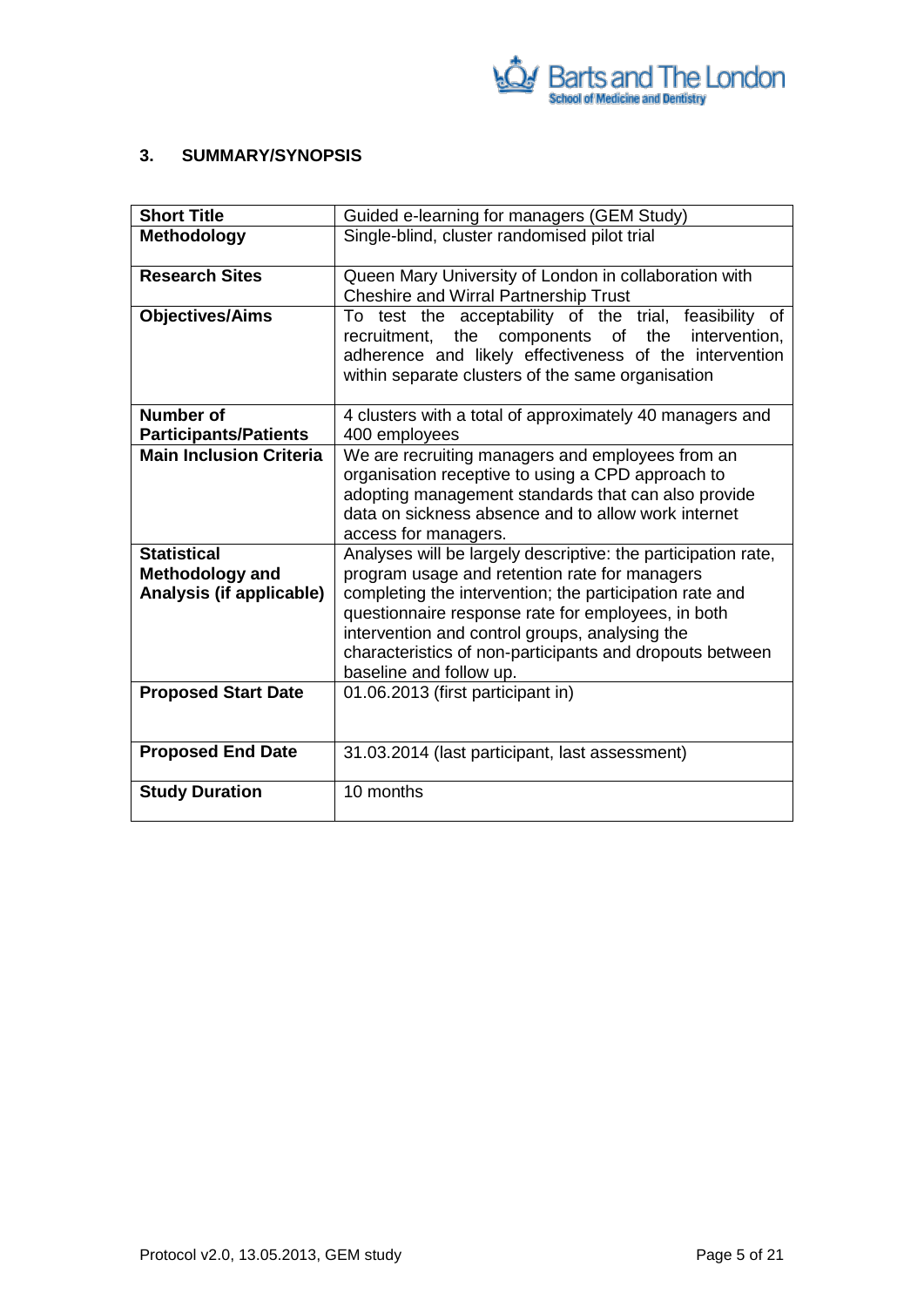

## <span id="page-5-0"></span>**4. INTRODUCTION**

#### **Background**

There is empirical evidence including several meta-analyses, which show that the psychosocial work environment impacts on employee wellbeing, mental health and risk of sickness absence (Stansfeld & Candy, 2006; Head et al, 2006; Netterstrom et al, 2008; Bhui et al 2012). Job strain, in terms of high demands and low decision latitude, low social support at work from managers and colleagues, effort-reward imbalance, organisational injustice and job insecurity have been related to increased risk of common mental disorders, depressive disorders and sickness absence. Mental ill-health at work has enormous costs to the economy: in 2007 the Sainsbury Centre for Mental Health estimated that the total cost to UK employers of absenteeism, presenteeism and staff turnover was £25.9bn (Sainsbury Centre, 2007). In the UK 40% of overall sickness absence is due to mental health problems amounting to 70 million working days lost to psychiatric sickness absence per year (Sainsbury Centre, 2007). Recent economic analyses suggest that mental health problems, which account for most sickness absences, in total, cost £105 billion a year, of which only 10 billion are direct NHS costs (Royal College of Psychiatrists position statement, PS4, 2010). Furthermore, unexplained medical complaints cost up to £18.5 billion a year, including stress related problems and physical complaints that appear not to have a medical cause (Royal College of Psychiatrists position statement, PS4, 2010). There is now consensus that employees" health is a public health priority and the responsibility of employers and employees as well as health services (Black, 2008; Boorman, 2009).

**Stress management interventions:** Stress management interventions in the workplace target either the individual or the organisation, (Cahill, 1996; Cooper, 2001; Marine, 2006) and may act at primary, secondary or tertiary preventive levels. Interventions can also target *both* the individual and the organisation such as workplace policies that promote good work-life balance and peer-support groups. Most interventions to manage stress and mental illness at work have targeted the individual, usually at a secondary or tertiary prevention level, using a clinical intervention such as CBT or treatment of depressive illness with medication (Bhui et al, 2012; Briner, 1997). A meta-analysis of individually targeted health promotion has shown that it is not especially effective, but exercise as an intervention increases overall wellbeing and work ability and reduces sickness absence (Kuoppala et al, 2008). However, the logic of the research findings linking the psychosocial environment to mental health suggests that primary preventive interventions are needed that can be delivered through the workplace.

**Organisational interventions:** So far, evaluations of organisational interventions for workplace stressors are limited. Three reviews of interventions within organisations (Marine et al, 2006; Richardson & Rothstein, 2008; van der Klink et al, 2001) showed mixed evidence of benefit on health outcomes: van der Klink"s meta-analysis of 48 studies of occupational stress interventions showed that the majority of interventions were delivered to individuals rather than targeting the organisation.

**Organisational approaches to improving mental health:** Examining organisational-level interventions, Egan et al (2007) reviewed action research studies testing Karasek's job strain model. Eight studies reported benefits of the intervention for job control and participation; seven reported significant overall health improvements including for mental health questionnaire scores. Four studies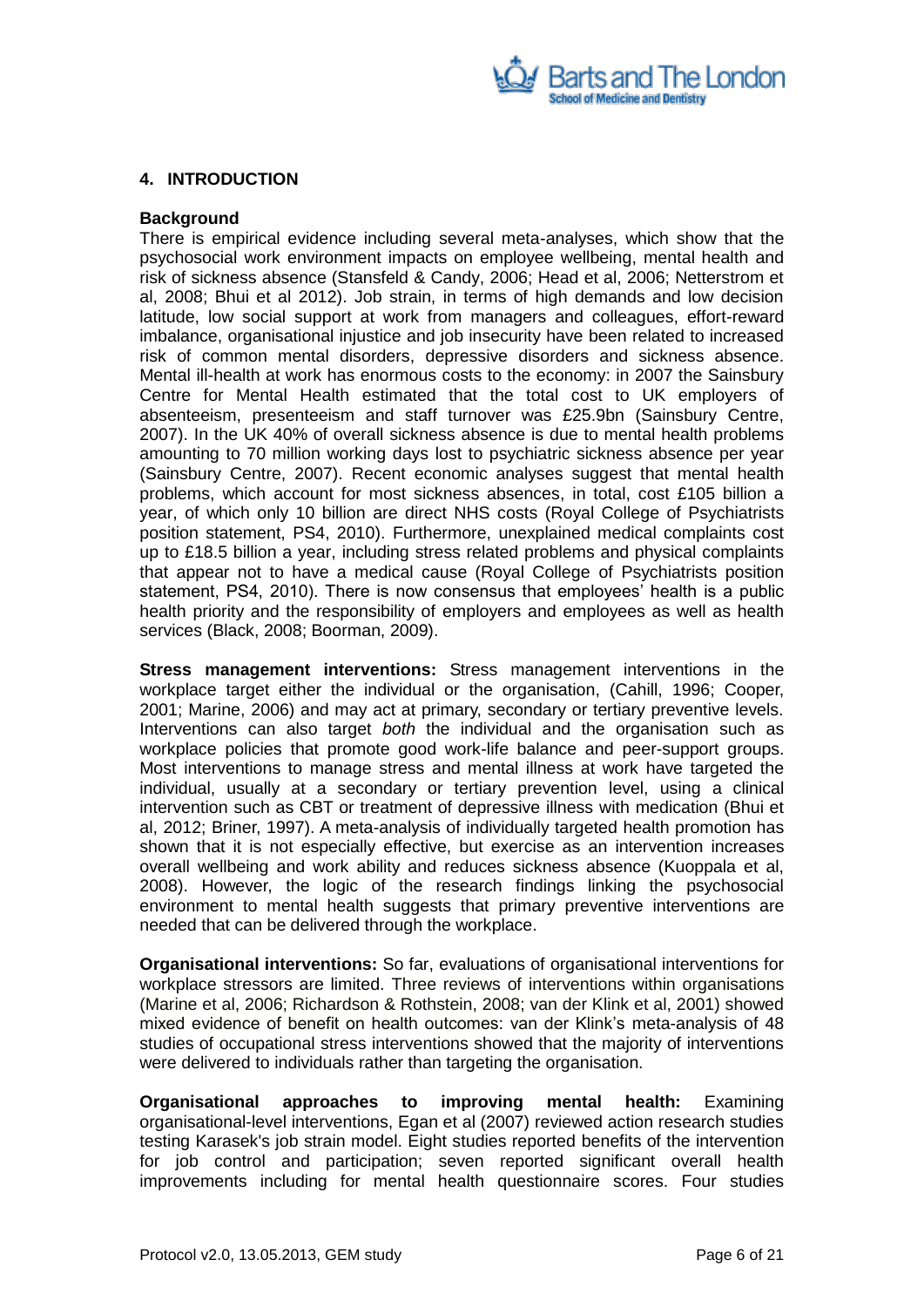

reported decreased job demands post-intervention, accompanied by improved health outcome in each instance. Improved support was also associated with improved health in the majority of studies in which it was measured. In those studies where control, demand, or support were recorded as unchanged or worsened, health outcomes often remained unchanged (Egan et al, 2007). Furthermore, Bambra et al (2007) reviewed studies of workplace reorganisation involving increasing skill discretion, team working and decision latitude in diverse occupational groups. Nineteen of these studies included a control group, but none were randomised studies (Bambra et al, 2007). Again results were mixed; however, the team working interventions did improve the work environment, by increasing support.

**Organisational approaches to reducing sickness absence:** Michie & Williams (2003) reviewed six studies and found that training and organisational approaches to increase participation and decision making, increased work support and communication led to reduced sickness absence. The difference between "healthy" and "unhealthy" workplaces in terms of the psychosocial as opposed to the physical environment was attributed to the quality of leadership and the competence and awareness of management throughout the organisation (Michie & Williams, 2003). Additionally, one meta-analytic review (Parks & Steelman, 2008) found that participation in organisational wellness programmes was associated with decreased absenteeism and increased job satisfaction.

**Methodological problems in organisational interventions:** Systematic and metaanalytic reviews conclude that there is a notable scarcity of randomised controlled trials (RCTs) of organisational based interventions. This partly reflects the difficulty in organising RCTs (Gardell & Gustavsen, 1980); insufficient length of follow up (Martin et al., 2009; van de Klink et al., 2001); and difficulties finding similar clusters for randomisation (Kompier, 2003). Nevertheless, these difficulties are not insurmountable, as exemplified by the WellWorks Project which conducted an RCT on cancer prevention strategies in 24 organisations in Massachusetts (Sorensen et al, 1996). In summary, there have been insufficient methodologically robust RCTs to test whether organisational-level psychosocial interventions are effective in improving the wellbeing of employees and reducing sickness absence. In general there is little knowledge of what works at an organizational level to improve employee wellbeing. This study aims to build on the existing research to pilot an organization-level management intervention to test the acceptability of a trial, feasibility of recruitment, the components of the intervention, adherence and likely effectiveness of the intervention before submitting it to a rigorous RCT methodology.

**Management Standards:** In this study we will use an organisational-level intervention based on the Health and Safety Executive (HSE) management standards (Cousins et al, 2004; Mackay et al, 2004). These psychosocial interventions were the first national approach that sought to reduce incidence of work related stress at source by applying a risk assessment process to triggers of workrelated stress. An integral part of that process was the development of the management standards indicator tool (Cousins et al, 2004). This consists of 35 questions designed to assess adherence to the six management standards (demands, control, support, relationships, role and change). The indicator tool provides a way for an organisation to identify potential hotspots where sources of stress exist and each of the six stressor areas is accompanied by a description of the desirable states to be achieved (the Management Standards) which are seen to reflect high levels of health, well-being and organisational performance. The basis of the Management Standards approach is to test or compare the states to be achieved with the actual conditions that currently exist within an organisation. This helps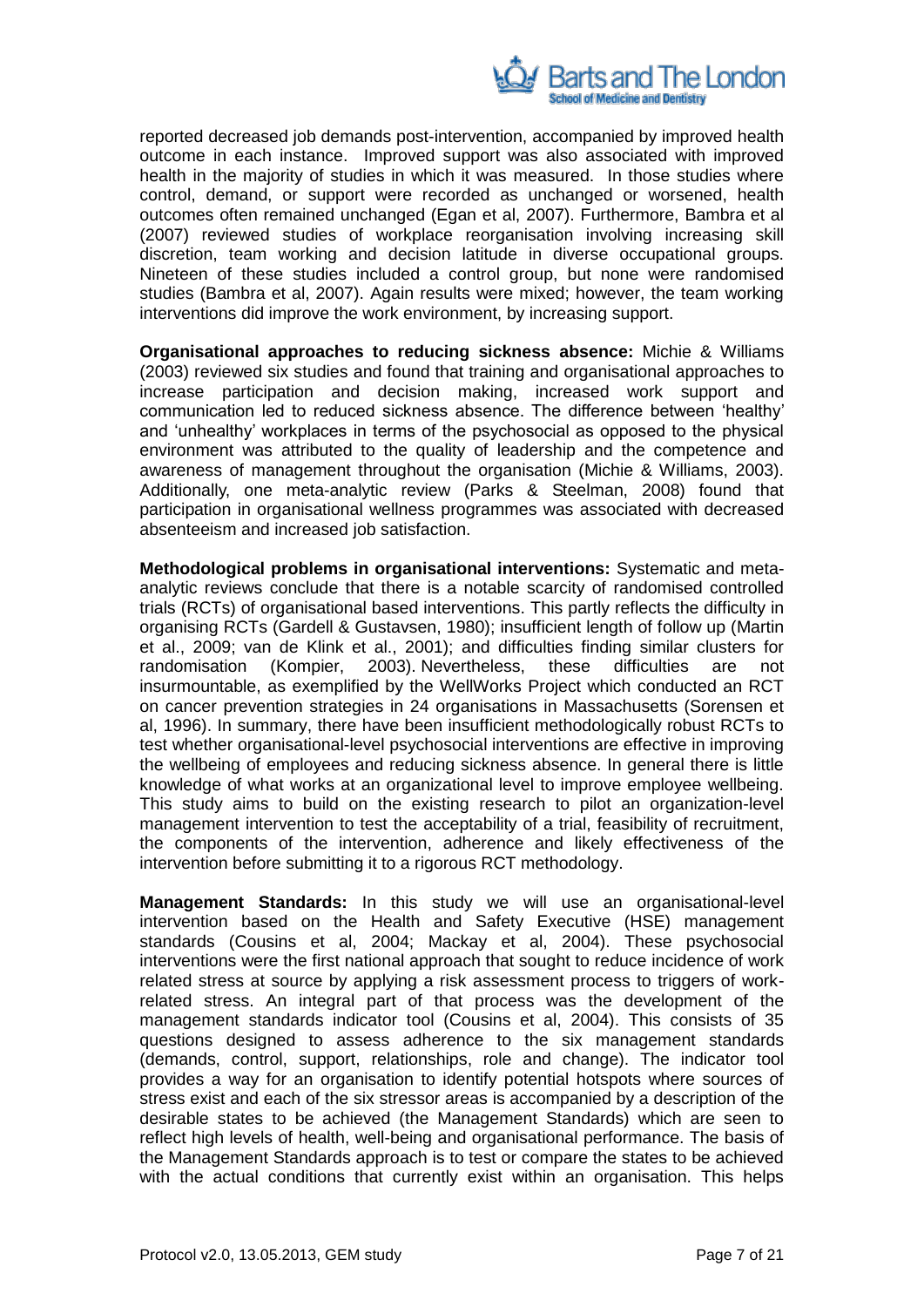

employers identify the underlying causes of workplace stress and think about how they might be prevented through practical improvements through organisational level interventions (Mackay et al, 2011). We propose to test the benefits of using the management standards as a tool that can promote health in the workplace when used to improve management understanding and development of more effective competencies, rather than only as a method of assessing risk and compliance with standards. As the management standards are concerned with the prevention of work related stress, it is apparent that the application of the six standard areas in the promotion of mental health is useful in the design of packages to improve wellbeing and reduce stress and sickness absence. Donaldson-Feilder et al (2008) found that previous competency frameworks for management did not cover all the six areas of the Management Standards.

**Manager competencies:** The HSE and the Chartered Institute of Personnel and Development have worked together in a collaborative research programme with input from employers and employees to develop a set of competencies and behaviours perceived as being the most relevant and appropriate for helping managers to be better at managing work-related stress. The Management Competency Framework has four over-arching competencies with an additional twelve sub-competencies. Each competency has associated behaviours, both positive and negative which allow organisations to identify areas of management strengths and development needs around the skills necessary for tackling work related stress. There has been significant interest and uptake of the Management Competency Framework by the Human Resources community enabling new action plans for managers with regards to their current and future training needs. An adapted version of the Management Standards for managers in Small and Medium Sized Enterprises (SME"s) has been evaluated by Gaskell et al (2007) who concluded that it offered "time poor" SME managers a quick and easy method for identifying problems. This study focuses on improving manager competencies to deal with stress at work within the framework of the HSE management standards.

#### **Risks/Benefits**

The proposed intervention involves a guided e-learning package for managers supplied as a weekly program. The pilot study provides an opportunity to assess the nature of any risks of the intervention, to assess acceptability and feasibility, and to provide immediate feedback on the program from managers to improve feasibility and efficacy. Potentially, managers could misinterpret the program and adopt maladaptive management strategies, and facilitators could provide unhelpful advice, but it is intended that the intervention will be laid out in such a way that it will be easy to comprehend, is organisationally supported, and is sanctioned as being part of the HR and professional development strategies. We will organise an email/phone based discussion option, a facilitator-moderated online forum for managers, as well as an optional review meeting during the intervention, to discuss any issues that arise with the program. Potentially, some managers may be distressed by recognising that their previous management practices have not been ideal or that new techniques may be more time consuming, requiring them to relinquish some control or be involved in more teamwork. However, the majority of SME managers (Gaskell, 2007) reported that conducting the process of management standards risk assessment provided business benefits that outweighed the costs of implementation. Some SMEs were able to pinpoint stress-related problems and identify a mechanism for discussing them. In other cases, where the participants had thought the company was free from problems, issues were identified that may have otherwise remained a source of workrelated stress. Some managers may also be currently functioning optimally but we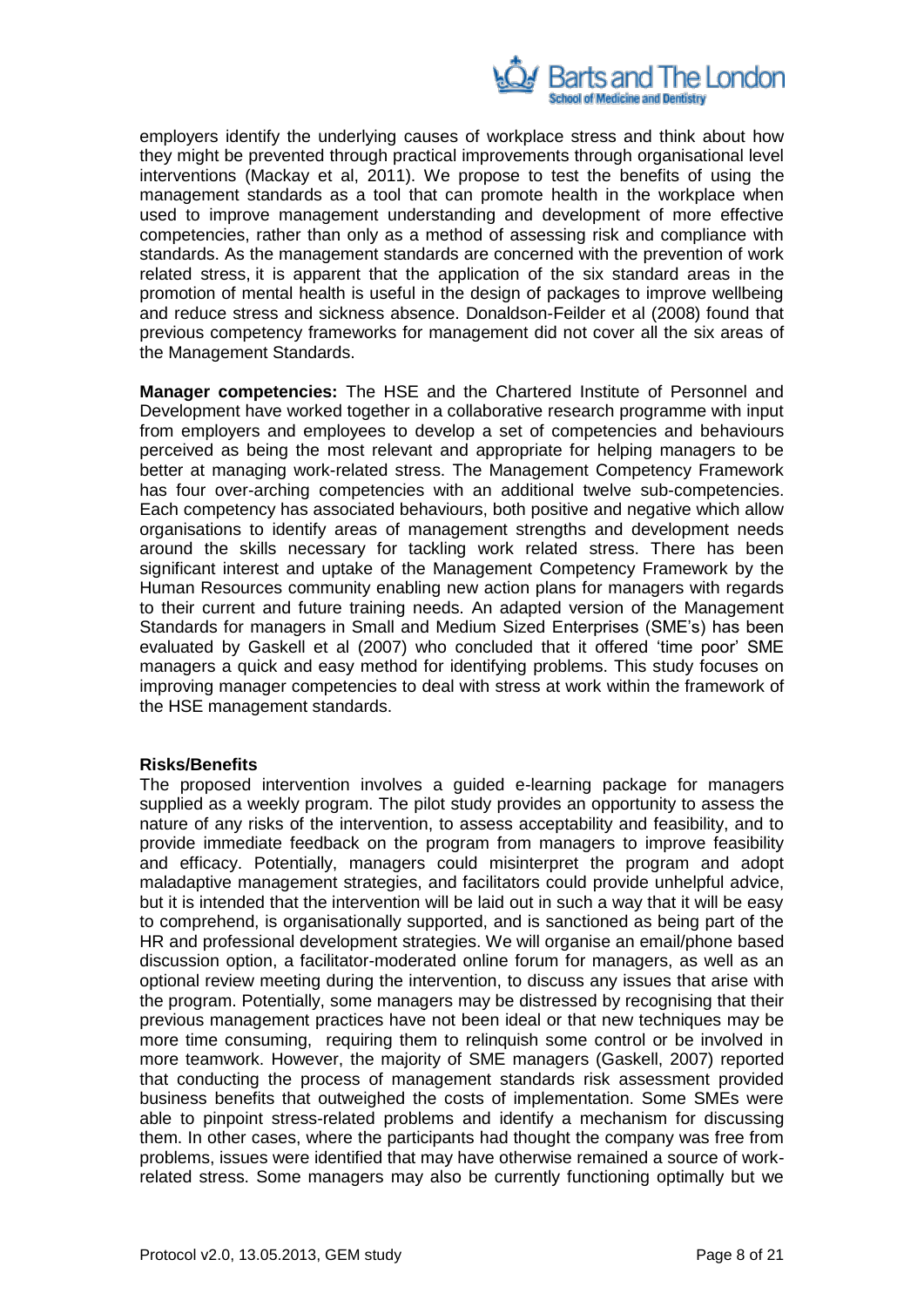

think that most managers would find some new knowledge and techniques from the program. Employees, when completing the questionnaires on working conditions and wellbeing, may realise that their work situation is adverse and unsatisfactory. Employees may also reveal high levels of psychological distress, in which case the research team would provide relevant sources of support. In the future planned randomised controlled trial the benefits of the intervention will be to improve employees' (and indirectly, managers') levels of wellbeing. It is anticipated that managers will be facilitated to be more effective and supportive and that this will have benefits for the employees in terms of subjective wellbeing and reduced sickness absence. A positive effect in decreasing rates of sickness absence will be to increase productivity and sustain employee confidence, and potentially improve the efficiency, and productivity, of the organisations involved. In general, we expect that the psychosocial work environment will improve in the companies involved with the development of better leadership, more creative work practices and improved employee morale. Investigating perceptions of adverse conditions such as bullying, harassment and discrimination are a first stage of understanding the causes of such perceptions, and addressing unfair work practices. Even in well functioning companies there will be room for an improvement in employee wellbeing.

#### **Rationale**

An efficient and potentially cost-effective way of improving the psychosocial work environment is training managers to provide more effective supportive management for employees; this support should make employees feel valued and help managers recognise stressful and unfair conditions in the workplace. When applied to managers at all levels, such interventions can be transmitted through work relationships to change the organisational culture. We plan to test the acceptability, feasibility, risks and effectiveness of an intervention that provides knowledge and skills about management standards and their implementation in terms of managing stress at work and promoting wellbeing. The intervention will be delivered in the form of an e-learning education program provided as part of a continuing professional development process. The advantage of targeting our intervention at managers, who are line managers for numbers of employees, is that this is potentially a cost-effective way of influencing employees' wellbeing. The study will randomise the intervention to "clusters", who are groups of managers and those employees whom they supervise. We will explore the possibility of carrying out cost-consequence analysis in this study. It has an advantage over approaching employees directly as managers have more power to change working conditions and these changes will apply to a number of employees in specific work groups. We will attempt to match up employees with their managers involved in the study. An e-learning intervention allows managers to access the intervention at the most convenient time for them, and to be supportive and perhaps facilitate alterations in work conditions. It can also be returned to again and again and will be delivered in weekly instalments to make it more manageable within a busy working life. An e-learning package also enables take-up (access, duration, and frequency) to be measured so that the influence of intensity of package use can be assessed; the package is interactive and therefore is more likely to engage the interest of the manager involved. The e-learning package can be applied to the whole cluster simultaneously. Several commercial organisations have developed e-learning programs based on management standards but there is no clear evidence of the effectiveness of such programs. In this pilot study we will test the likely effectiveness of a frequently used e-learning program. We have chosen to adapt as the core element the Anderson Peak Performance e-learning package. We will use the pilot study to test the intervention to ensure maximum take up.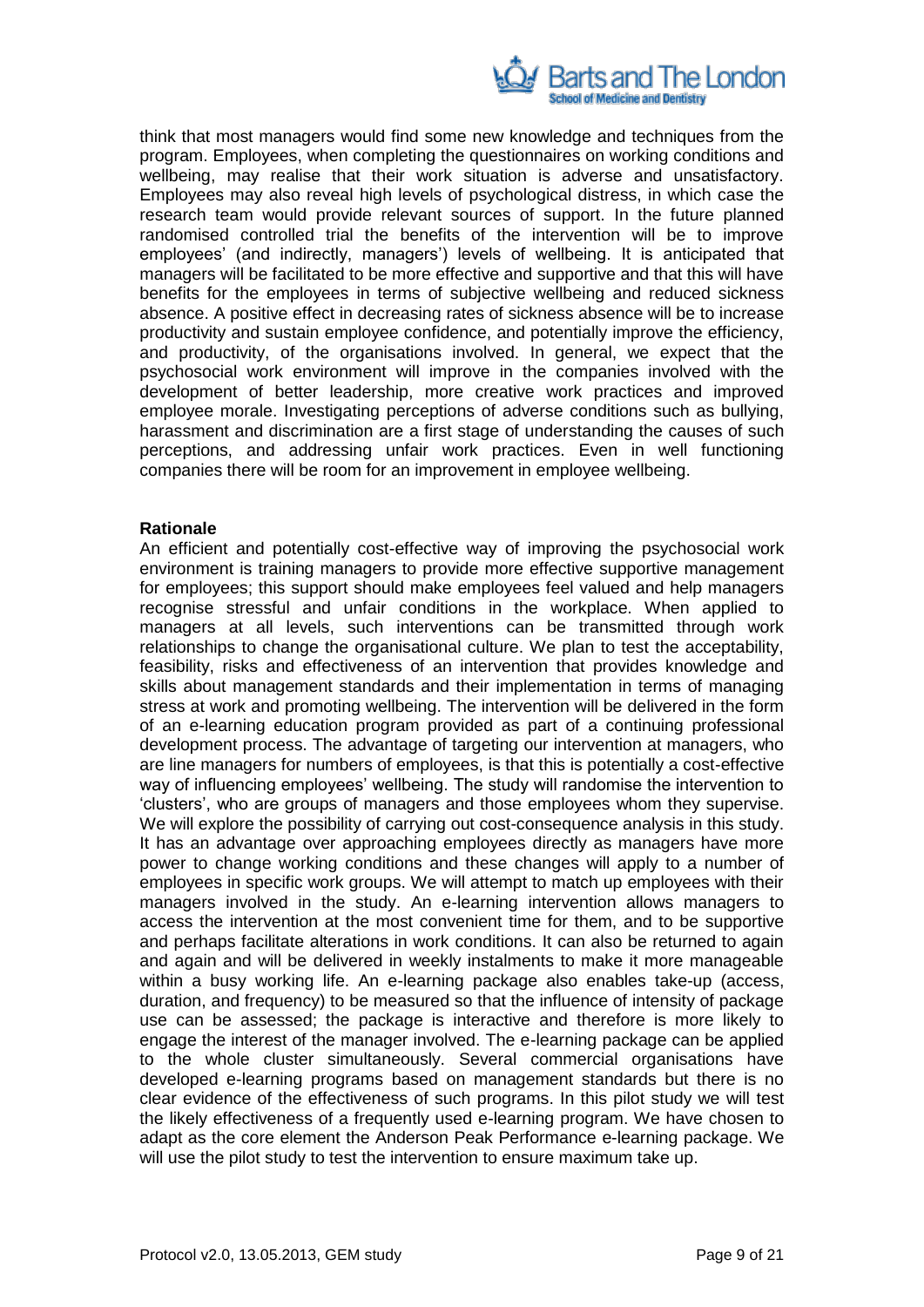

#### **Study Progression**

Progression to the main study will be assessed in terms of fulfillment of the pilot study objectives: sufficient trial recruitment; acceptability, use of, adherence to elearning program by managers; acceptability of the trial to employees and managers; and feasibility of outcome measures and their collections. We estimate that progression to the main study would occur if there is an increase in wellbeing scores of at least 3% amongst those employees whose managers completed the intervention compared to employees from the control cluster whose managers did not complete the intervention. We would aim for 80% recruitment and 80% follow up rate, with at least 60% of managers actively engaging with the intervention. The decision to progress will also take into account whether simple procedures have been identified which are likely to improve rates and taking all measures together rather than in isolation. We will also assess the overall costs and benefits of the pilot to judge whether these would support a full trial.

## <span id="page-9-0"></span>**5. TRIAL OBJECTIVES**

#### **Primary Objective**

The overall aim of the main study is to evaluate whether an e-learning health promotion intervention using management standards applied by managers will improve employees" wellbeing and reduce sickness absence in clusters selected from an organisation compared to similar clusters in the same organisation where it has not been applied.

In this pilot study we will test the acceptability of the trial, feasibility of recruitment, the components of the intervention, adherence and likely effectiveness of the intervention within separate clusters of the same organisation.

#### **Secondary Objectives**

To measure psychological distress in employees, to measure self-report sickness absence, to assess whether the use of the e-learning program by managers alters the perception of the psychosocial work environment for their employees, to measure managers knowledge gained from the intervention.

## **Endpoints**

**Adherence to the e-learning** intervention will be measured by the number of occasions each manager logs on to the program.

Pre-post changes in levels of **wellbeing** will be assessed using the short version of the Warwick-Edinburgh Mental Wellbeing Scale (Tennant et al, 2007).

Pre-post changes in **sickness absence** will be monitored using the existing reporting system of the organisation recruited.

**Self-report sickness absence:** short term (< 7 days) and medium-term (7-21 days) sickness absence. This primary outcome will be measured as number of days of sickness absence per 100 person-years excluding absences greater than 21 days. In this pilot study we do not expect to see changes in sickness absence but the pilot will allow us to test the process of data collection.

12-item General Health Questionnaire (GHQ12 – Goldberg & Williams, 1988), which measures **psychological distress**.

Self-report **psychosocial work characteristics** will be assessed using the standardised assessment tools for job strain (control & demands), work social support (Karasek, 2008) and effort-reward imbalance (Siegrist, 2008). We will also assess health behaviours outside work in employees.

Manager's knowledge gained from the program assessed by online quiz.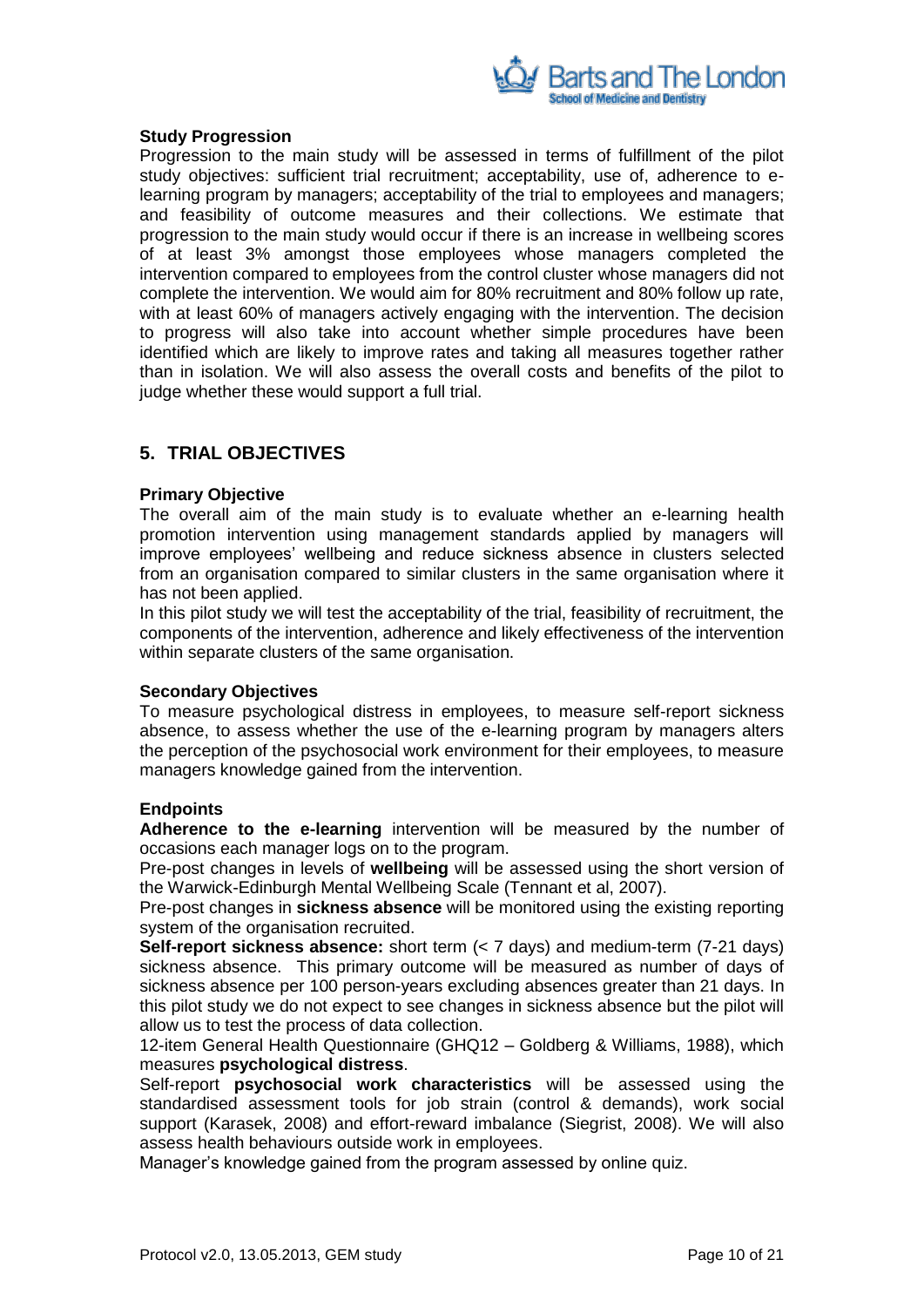

## <span id="page-10-0"></span>**6. METHODOLOGY**

## **Inclusion Criteria**

- Organizational data on sickness absence available
- Internet access at work
- Informed Consent
- Age at least 16 years

## **Exclusion Criteria**

- Employees on long-term sick leave (defined as more than 21 days uninterrupted sick leave)
- Notified pregnancies
- Employees on fixed term contracts due to expire during the course of the trial

## **Study Plan**

This pilot study is the precursor of a cluster randomised single blinded controlled trial of a site level intervention with outcome data measured at the individual level (wellbeing is the primary outcome with common mental disorder being a secondary outcome) and the organisational level (sickness absence is the primary outcome at the site level) and cost-benefit of the intervention.

In this pilot study we have agreement to proceed with the Cheshire and Wirral Partnership NHS Trust. We will select 4 clusters of managers from the Trust staff. We will then select employees relating to the managers in each cluster over a two month period and obtain consent. The study will invite 120 employees per cluster, anticipating that 100 individuals per cluster will consent. Measurements of intervention acceptability can be estimated from those individuals who consent and are randomized to the intervention anticipated to be 300 individuals. We envisage recruiting 30-40 managers, each responsible for 5-20 employees.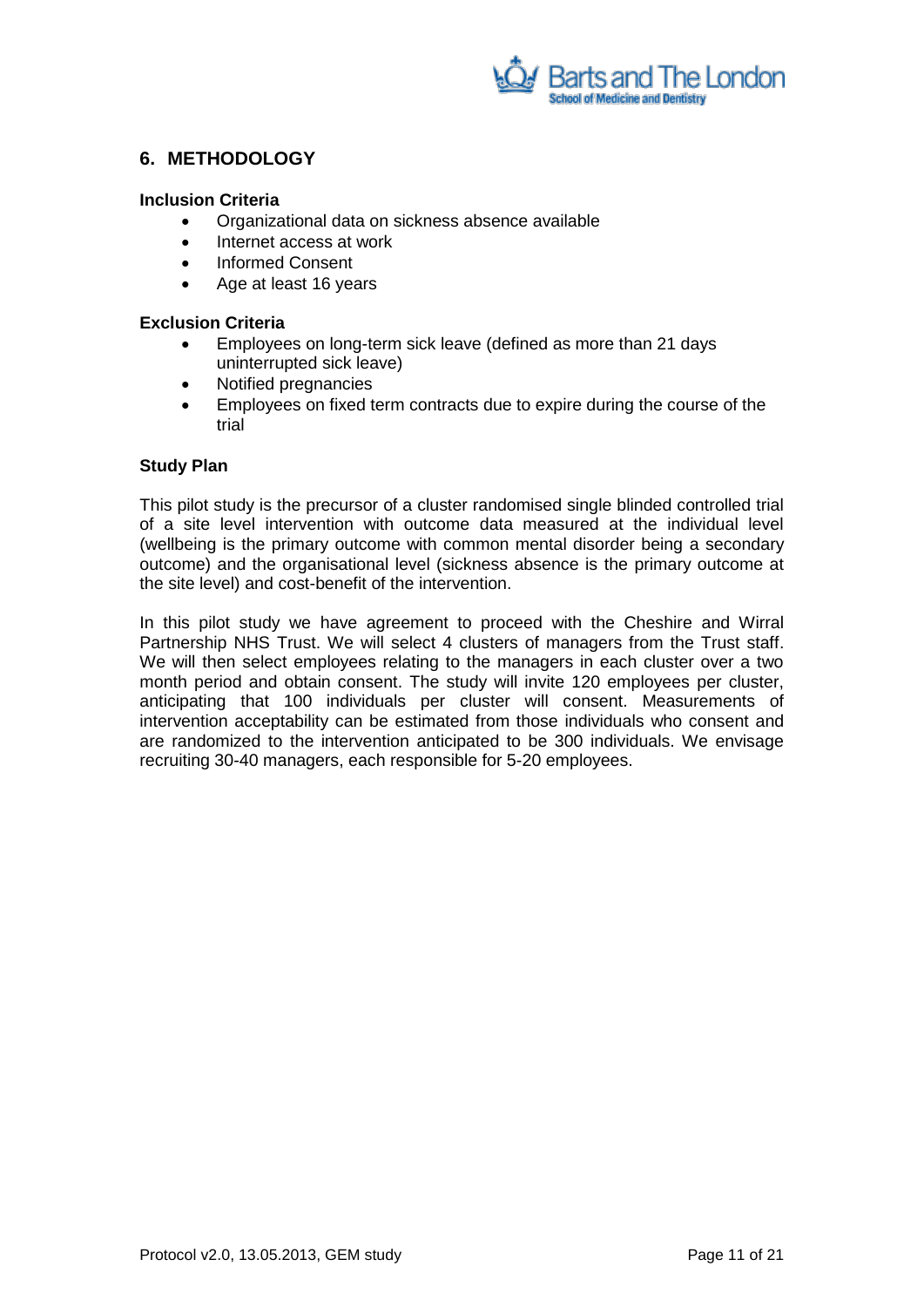

## **Study Scheme Diagram**



## <span id="page-11-0"></span>**7. STUDY PROCEDURES**

#### **Informed Consent procedures**

Written informed consent will be obtained from each participant prior to any participation/study specific procedures. This will follow adequate explanation of the aims, methods, anticipated benefits and potential hazards of the study as laid out in the information sheets for managers and employees. Consent will be taken by trained members of local research staff. The information sheet includes contact information for the CI.

The participant will be given sufficient time (at least 24 hours) to consider giving their consent for the study.

The Investigator (or other qualified person) will explain to the potential participant that they are free to refuse any involvement within the study or alternatively withdraw their consent at any point during the study and for any reason.

#### **Screening, Enrollment**

After agreement to participate has been established with the PI, the Queen Mary Research Office will agree the terms of participation with the organisation. We will recruit 4 clusters which will be randomised, three to the intervention and one to the control after baseline assessment of participants. We will initially make contact with senior managers. We will also be in contact with the Union representatives. We will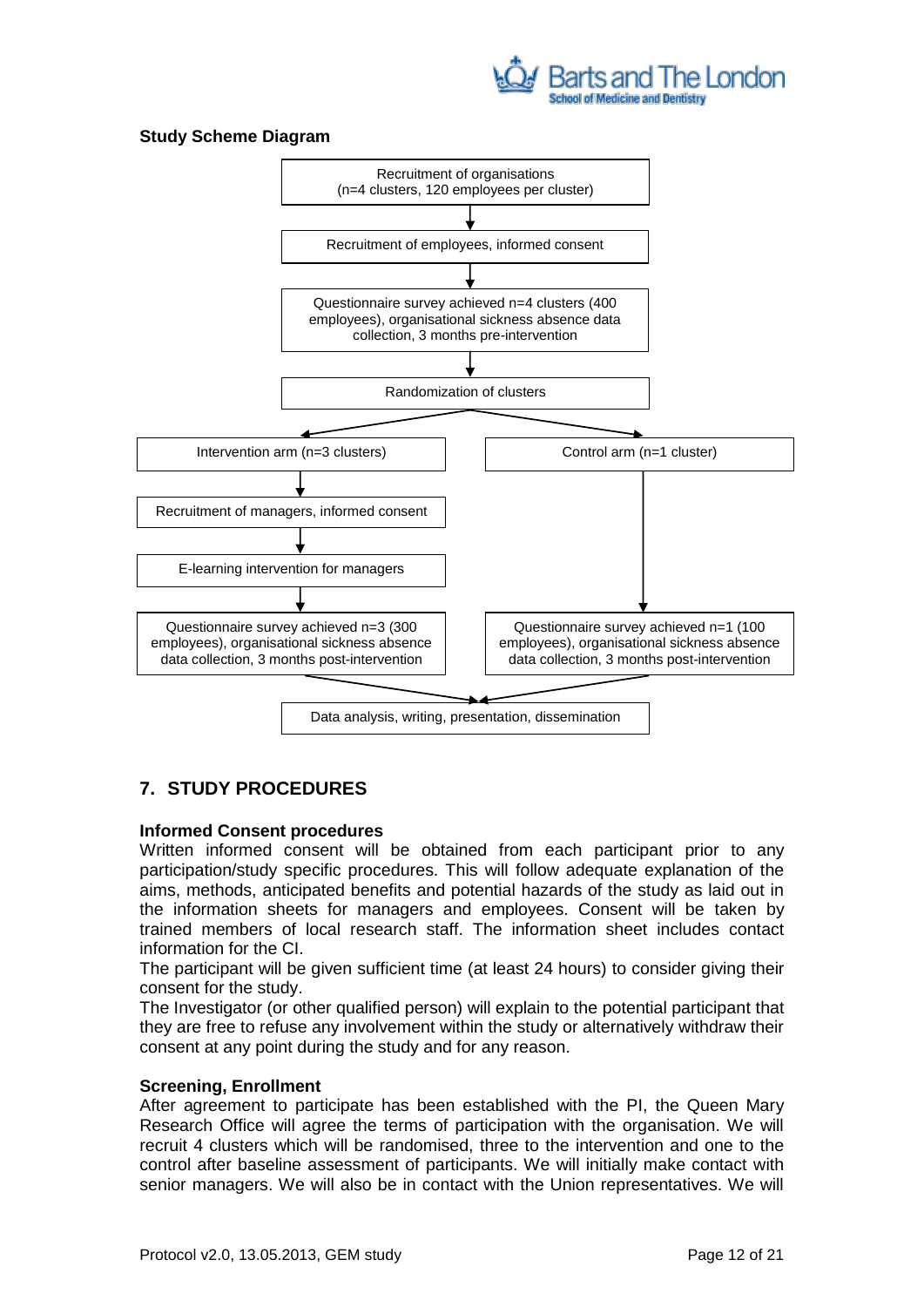

provide an introductory seminar to the organisation to introduce our approach. We will recruit clusters, consulting with local HR, to ensure we do not select areas likely to have major cuts during the study period.

## **Randomization Procedures**

Clusters will be allocated to the trial groups  $-3$  to the intervention arm, 1 to the control arm – using the Pragmatic Clinical Trials Unit (PCTU) randomisation service.

#### **Blinding/Unblinding**

Employees will be blinded as to whether their managers have been randomised to the intervention or control group. Managers will be instructed not to reveal their randomisation allocation to their employees.

Unblinding procedures are not applicable during this study. We will however inform participants of their randomisation allocation upon completion of the study, via newsletter (see section 18 Dissemination of Research Findings).

#### **Schedule of intervention**

Employees will be asked to fill in the questionnaire on their health and wellbeing, while we will ask the Trust to supply anonymized sickness absence data for a period of three months.

All managers in the parts of the organisation randomised to the intervention will receive the e-learning package. Staff will be incentivised to use the intervention, through management "buy-in", publicity and receiving a certificate of completion as part of continuing professional development. We will also provide a "certificate of competence" for managers as an added incentive for participating. We will present the program in a way that will incentivise middle managers to participate showing that this can improve their working life.

The e-learning intervention for managers will be conducted in six instalments over the course of two to three months. The developer of the e-learning program will train the study facilitators (who are part of the intervention) who will introduce the program in the intervention clusters in an initial introductory educational session with managers to engage them in the program, followed up by an email, phone or webbased conversation with managers, as well as an optional review meeting during the intervention, to discuss any issues that come up. After completion of the intervention managers will complete a quiz to test what they have learnt from the intervention.

Between 1 and 3 months after the intervention, the baseline assessments for employees will be repeated (employee questionnaire and collection of anonymized sickness absence data). Focus groups will take place with selected participants during this phase.

#### **Study intervention**

The intervention we will use is the Anderson Peak Performance e-learning module for managers, an e-learning health promotion program for managers with a focus on the six management standards domains: Change, Control, Demands, Relationship, Role and Support [\(www.andersonpeakperformance.co.uk\)](http://www.andersonpeakperformance.co.uk/). This psychosocial program aims to help managers identify sources of stress, understand the link with mental and physical illness and improve managers' capacity for helping employees proactively improve their wellbeing and deal with stressful working conditions. The intended focus is on improving social support to employees, improving communication, improving organisational justice, increasing information about job change and making sure that employees" work is valued. We will also include strategies for changing/adjusting/rescheduling workloads and strategies for improving job autonomy such as working in semi-autonomous teams. The format of the intervention is a series of linked topics with case examples and assessment. It will be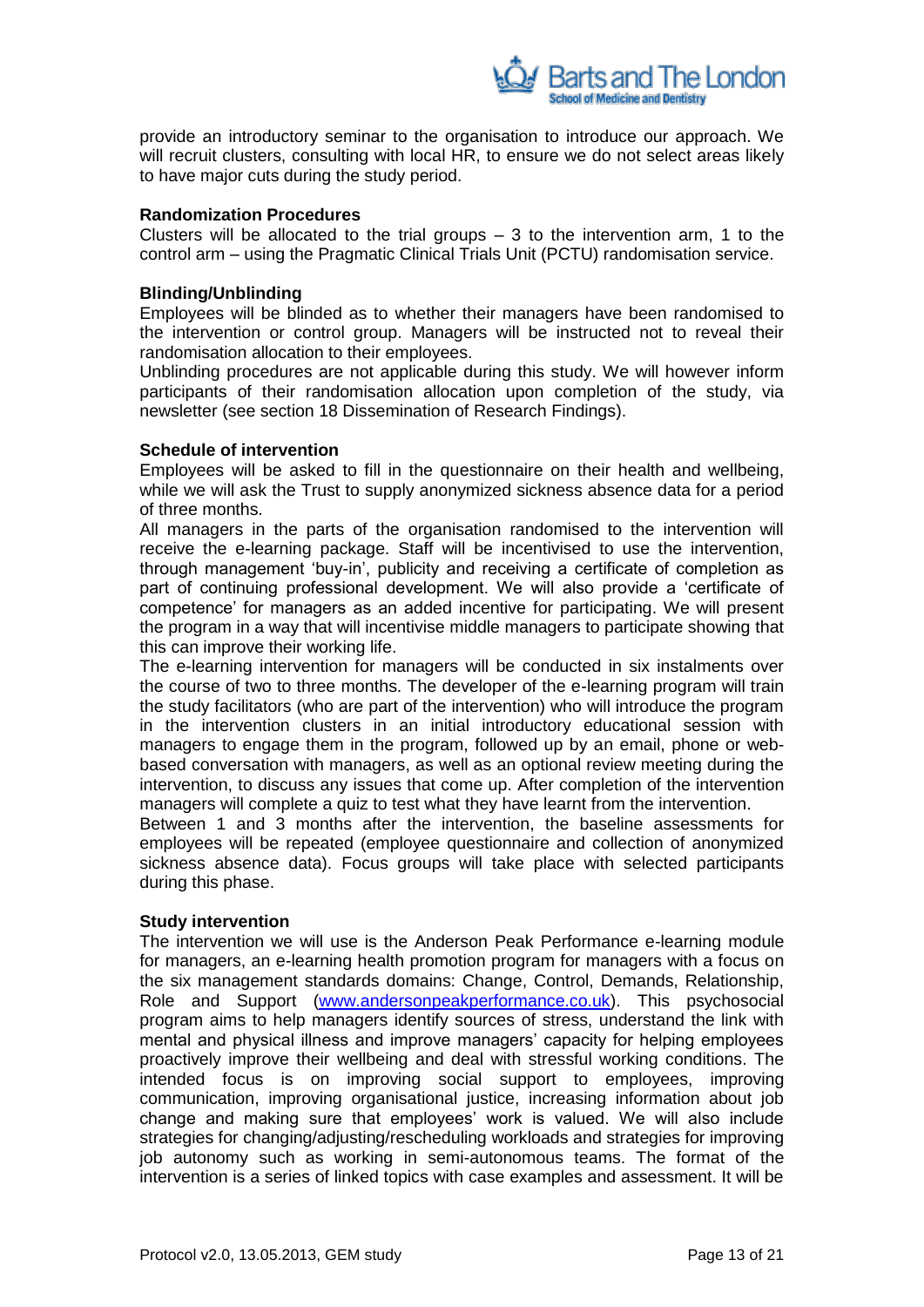

presented over a 2 month period. The same intervention will be used for all managers. Use of the program will be monitored to measure uptake of the intervention by managers. The facilitator will also be available after the intervention to receive managers' feedback.

#### **Procedure for Collecting Data**

Employee questionnaires will be completed online; each employee will be provided with log-in information (anonymized ID and password) provided by the research team. Only if compliance cannot be achieved after several reminders will paper questionnaires be offered, and data will be entered by the research team at QMUL. Questionnaire data will be submitted directly to the research team at QMUL and will not be made available to the organisation.

Sickness absence data will be collected from the organisation in electronic format and contain employees" age, sex, income band, and information on number of days and duration of sickness absences.

Data on managers' uptake of the e-learning program will be made available by the elearning service provider based on log-ins allocated to each manager.

Qualitative data will be collected in the form of interviews and focus group discussions with participants.

Health economic data will be collected with dedicated questions on health service use as part of the employee questionnaire.

Demographic details in terms of age-band, sex and salary band will be collected for participants who drop out of the study in order to characterise the type of nonresponse from the study.

#### **Follow-up Procedures**

There are no follow-up procedures foreseen beyond the post-intervention data collection and focus group interviews mentioned above. We will, however, make the e-learning programme available to managers in the control group upon completion of the study.

#### **Participant withdrawal**

Participants will withdraw from the study if they withdraw their consent to continue. There are no specific criteria for premature withdrawal. If participants wish to withdraw from the study they may do so at any time, and no personalised data will be retained.

| Assessment          | Pre-intervention<br>phase | Intervention phase | Post-intervention<br>phase |
|---------------------|---------------------------|--------------------|----------------------------|
| Informed consent    | x                         |                    |                            |
| Employee            | x                         |                    | x                          |
| questionnaire       |                           |                    |                            |
| Sickness absence    | x                         |                    | x                          |
| data                |                           |                    |                            |
| Manager E-learning  |                           | x                  |                            |
| Focus groups        |                           |                    | x                          |
| Interviews with key |                           | x                  | x                          |
| HR contacts         |                           |                    |                            |

## **Schedule of Assessments**

#### **End of Study Definition**

The study will finish after the final follow-up data collection from the employees is completed.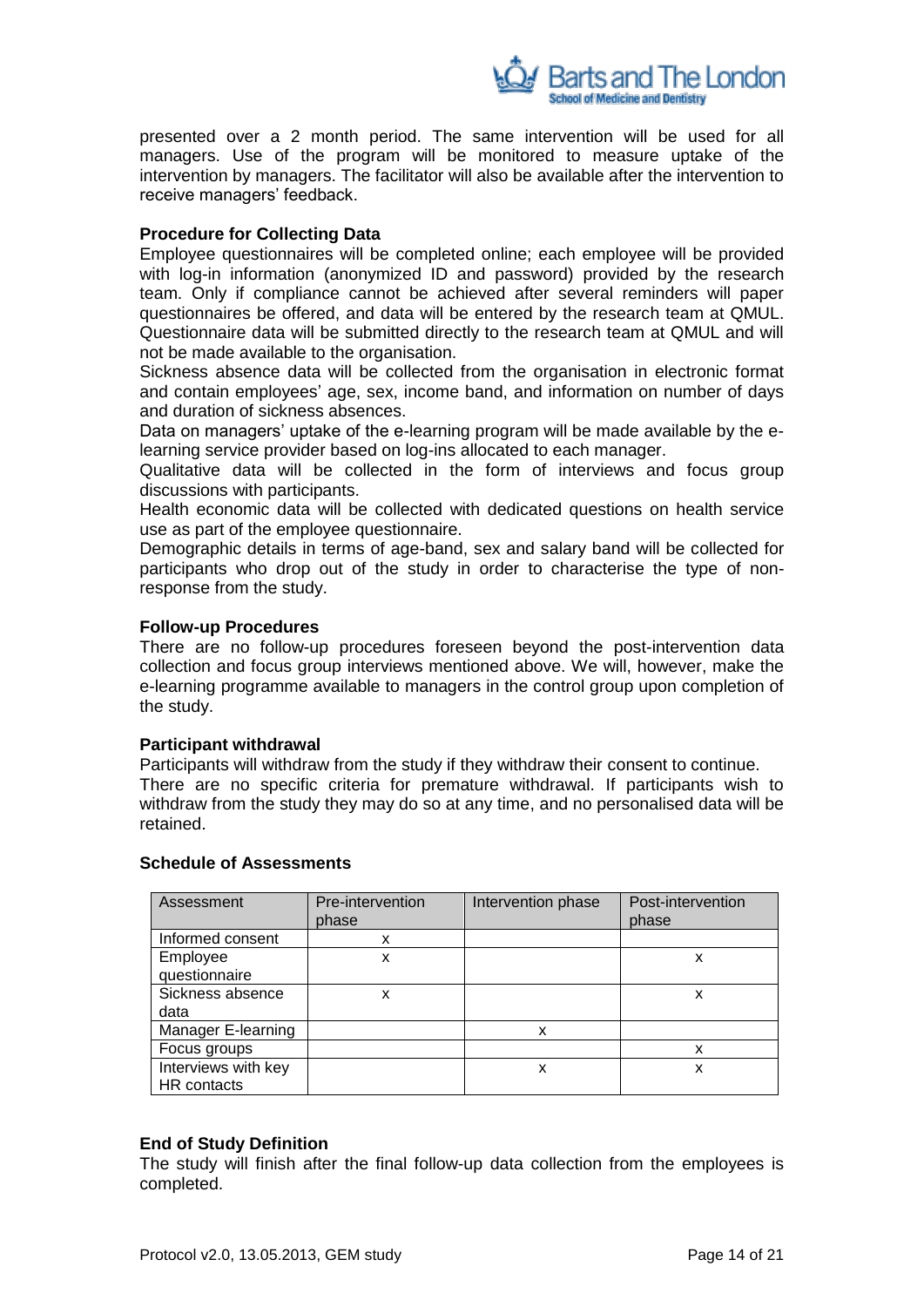

#### <span id="page-14-0"></span>**8. STATISTICAL CONSIDERATIONS**

#### **Sample size**

The study will recruit 120 individuals from 4 clusters and anticipate 100 individuals will consent. The response rate will be estimated to within 3.8 percentage points e.g. 76.1% to 83.9%. Measurements of intervention acceptability can be estimated from those individuals who consent and are randomized to the intervention anticipated to be 300 individuals. If the take-up is 80% this will be estimated to within 4.5% points. We envisage recruiting 30-40 managers, each responsible for 5-20 employees. The pilot study will provide evidence for the basic assumptions in our sample size calculations that will strengthen our calculations for the main study. From earlier literature on wellbeing measures the intra cluster correlation coefficient (ICC) is likely to have a value of about 0.07 (Ijzelenberg, 2006). Eldridge & Kerry (2012) show that estimates of ICC from small studies are dependent on the number of individuals and therefore 4 clusters will provide a reasonable estimate. In the pilot study we will estimate the likely effect size with its 95% confidence intervals.

#### **Method of Analysis**

Pilot study analyses will be descriptive. Proportions will be estimated with 95% confidence intervals taking into account variability among clusters. If there is considerable variability between clusters in acceptability or take up of outcomes we will present the proportions separately and use qualitative data to explore the reasons for such variability. Change in wellbeing scores for employees of managers who did or did not engage with the intervention will be compared.

We will estimate the participation rate and retention rate for managers completing the intervention. We will also collect and analyse electronic data on managers' usage of the e-learning program. We will also estimate the participation rate and questionnaire response rate for employees, in both intervention and control groups, analysing the characteristics of non-participants, specifically in terms of gender and job title. We will also examine the baseline sociodemographic data including age, sex, salary bands, manual or non-manual occupation for those who drop out between baseline and follow up.

We will measure both self-reported sickness absence and sickness absence obtained from the organisation as number of days of sickness absence, spells of short term absences (days 1 to 6 of any episode) or medium-term absences (days 7 to 21 of any episode) in the three month period prior to the intervention and the three months post the intervention.

## <span id="page-14-1"></span>**9. ETHICS**

Ethical approval for the study has been sought from the Queen Mary Research Ethics Committee (QMREC).

The ethical issues in the study concern the employees involved in the intervention and control groups. We will inform potential study participants initially with an information sheet about the study, including the possible benefits and risks of the study. Informed written consent will be obtained from managers and employees for participating in the study prior to any intervention, as described in section 7. We will also plan to feedback to employees" findings of the study in the form of a newsletter. In particular, scrupulous care will be taken over maintaining confidentiality of employees" responses on the wellbeing and mental health questionnaires and their report of work characteristics. We will also provide information on how to seek appropriate health services care. We will also have representatives from the organisation involved to comment on the design and implementation of the study and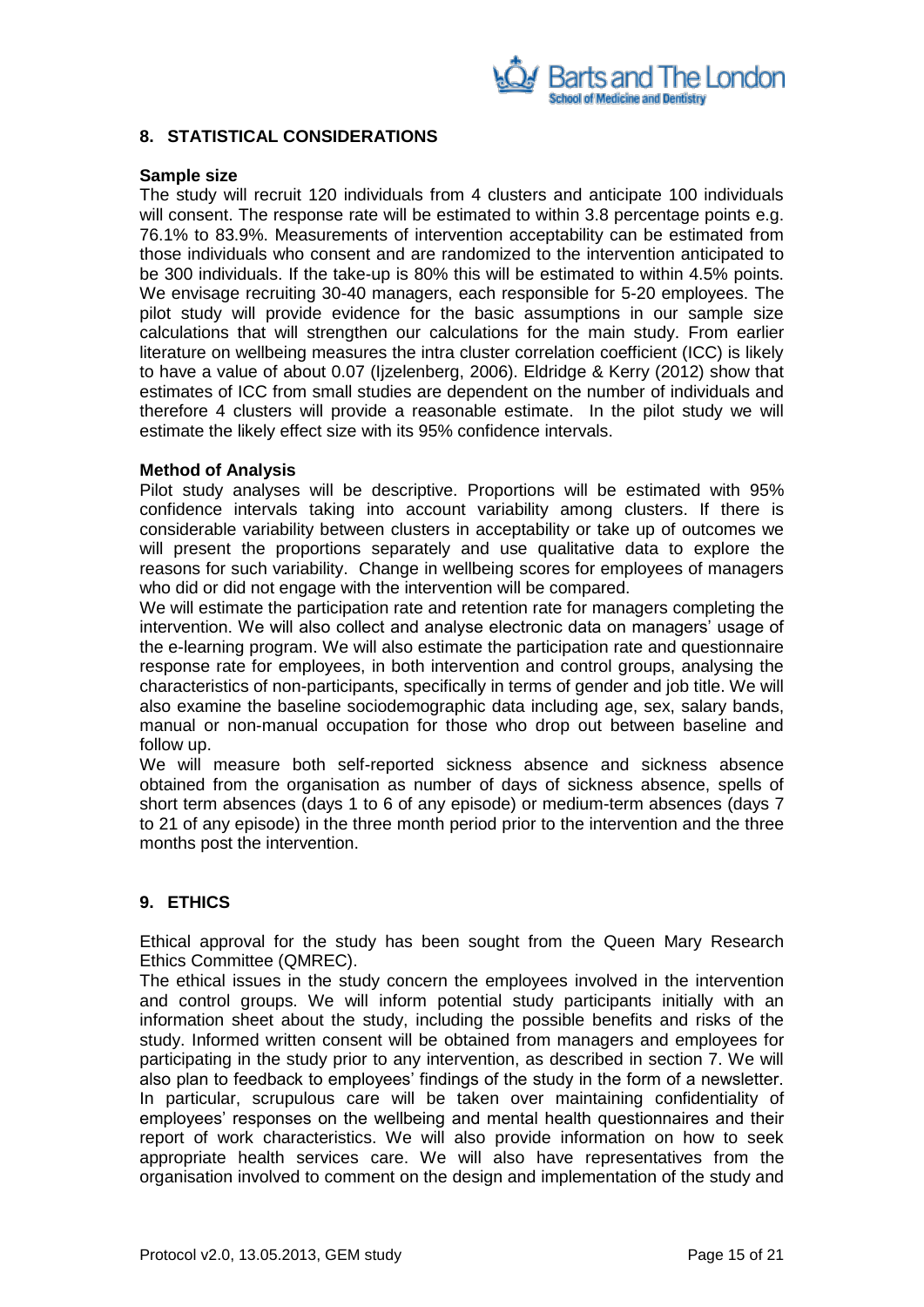

to act as a forum for feedback and dissemination of initial results. We will have a meeting for employees involved in the study to disseminate the results locally.

## <span id="page-15-0"></span>**10. SAFETY CONSIDERATIONS**

It is possible that participation in the GEM study will reveal existing psychological distress that requires healthcare. This might arise in managers as a result of taking part in the intervention or in employees as a consequence of completing questionnaires.

The questionnaires for well-being (WEMWBS) and psychological distress (GHQ-12) are too non-specific to identify clinically significant distress reliably within individuals. Nevertheless, psychological distress may be communicated to the research team during the study which needs to be dealt with.

The following guidelines will help to achieve this:

- An initial offer will be made to talk to a member of the research team, who have mental health training (psychiatrist or psychologist) in confidence. If necessary we could notify the organisation's occupational health if that was what participant wanted.
- In the first instance the study participant would be encouraged to see their General Practitioner if they have not already done so.
- The study participant would be offered a list of local sources of help e.g. Samaritans, MIND who could be approached to offer further help

In order to maintain confidentiality, only fully anonymised data on such interventions will be collected.

#### <span id="page-15-1"></span>**11. DATA HANDLING AND RECORD KEEPING**

#### **Confidentiality**

We will take care to maintain the confidentiality of employees' responses on the wellbeing and mental health questionnaires and the report of work characteristics. Research data will be stored in a password protected database held on a secure, encrypted server accessible only to designated research staff. Questionnaire data will not be linked to personally identifiable information in the database. Results reported in papers, reports and newsletters will not include personally identifiable information. Reports will only deal with aggregated data. Data will be managed in accordance with the Data Protection Act 1998, NHS Caldecott Principles, Research Governance Framework for Health and Social Care 2005 and the conditions of the Research Ethics Committee approval.

#### **Record retention and archiving**

The records of the study will be kept for 20 years under the Research Governance Framework and will be stored in a secure local long-term repository.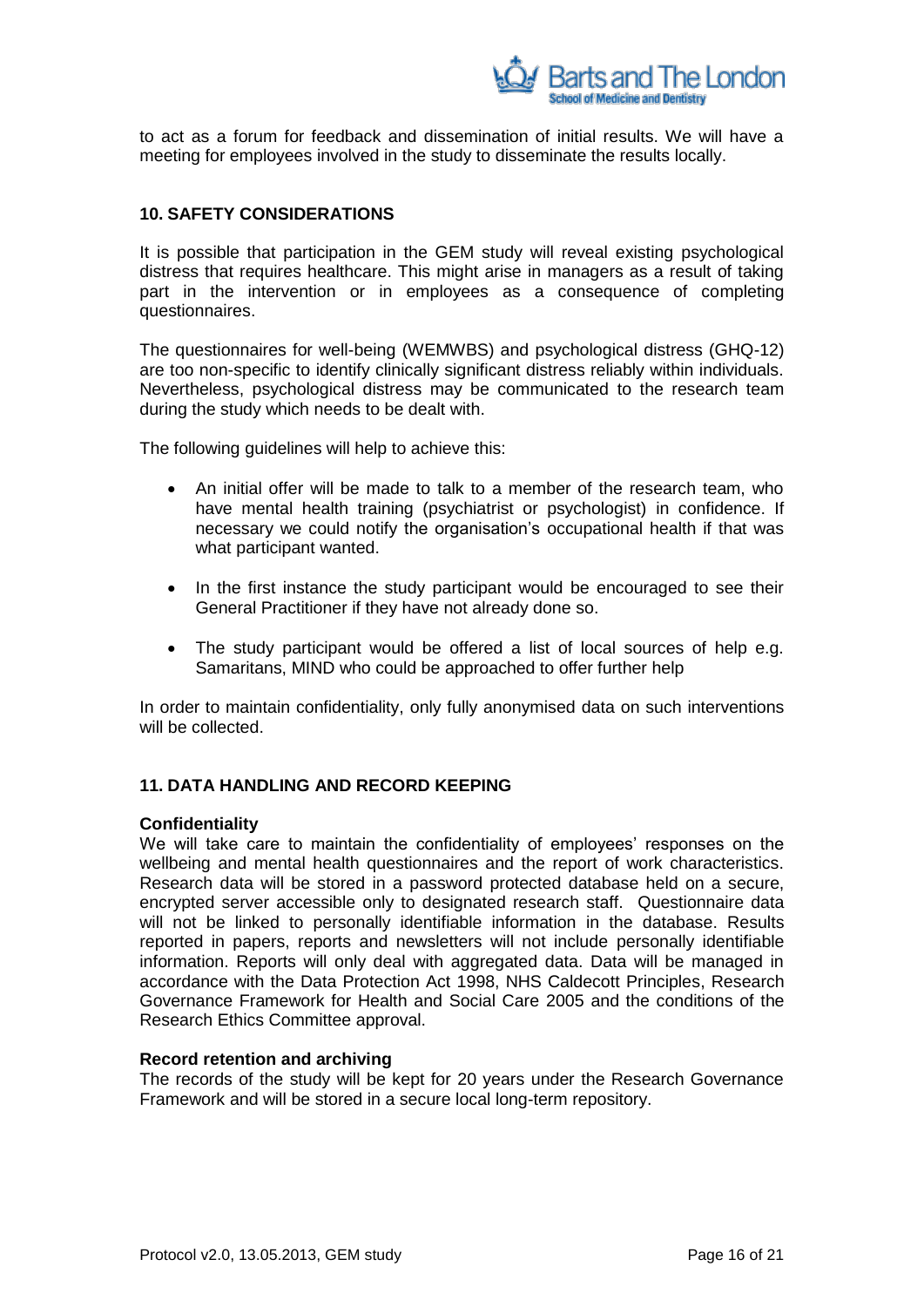

## <span id="page-16-0"></span>**12. PRODUCTS, DEVICES, TECHNIQUES AND TOOLS**

### **Techniques and interventions**

The Anderson Peak Performance e-learning module "Managing Employee Pressure at Work" will be used as the main intervention for managers in this study. Prior to the intervention, an introductory training session with a facilitator will take place. Thereafter, managers in the intervention groups will be given individual access to the e-learning programme, which will be delivered in the following instalments over the course of 2 to 3 months:

- Introduction
- Why tackle employee pressure at work? Health, economic and legal issues
- What can a manager do? A management competency topic
- $\bullet$  Being proactive helping your team
- Being proactive helping employees with individual problems
- A final quiz and confirmation of successful completion

The programme also includes activities for managers to apply to their current work situation. Managers will be able to discuss these with the facilitator. The application allows for access information to be logged and used for calculating uptake.

**Qualitative assessments:** During the pilot study we will also carry out in-depth interviews with key informants (eg CEO or Head of HR) to assess their views of the positive and negative impact of the intervention. This will include (i) an assessment of the characteristics of organisation and how these might influence the delivery of the program and its effects (ii) the impact of the economic recession on the organisation and the study. This will supplement data we will collect on the quantitative aspects of the organisation. We will also carry out three or more focus groups with 6-8 managers after the intervention to assess the acceptability, ease of use and perceived usefulness of the intervention. The information from the focus groups will be used to modify the program if necessary. We will also carry out a focus group with employees in each of the four clusters after the intervention to assess their views of the trial and explore differential effects by occupational class. In the focus groups we will assess the negotiation of the process of change between managers and employees. We will also assess in focus groups whether there was any contamination between intervention and control groups. Additional qualitative data will be collected through observation of meetings, shadowing of a sample of managers and other relevant events.

## **Tools**

The following tools will be used in this study:

- a) A short version of the Warwick-Edinburgh Mental Wellbeing Scale (Tennant et al, 2007), a brief 14 item scale assessing aspects of positive mental health, including both hedonic and eudaimonic perspectives
- b) The 12-item General Health Questionnaire (GHQ12 Goldberg & Williams, 1988), which measures psychological distress
- c) The existing reporting system of the organisation will be used to report sickness absence data.
- d) self-report psychosocial work characteristics will be assessed using the standardised assessment tools for job strain (control & demands), work social support (Karasek, 2008) and effort-reward imbalance (Siegrist, 2008). We will also assess health behaviours outside work in employees.
- e) A questionnaire on health resource use will be used to estimate costeffectiveness.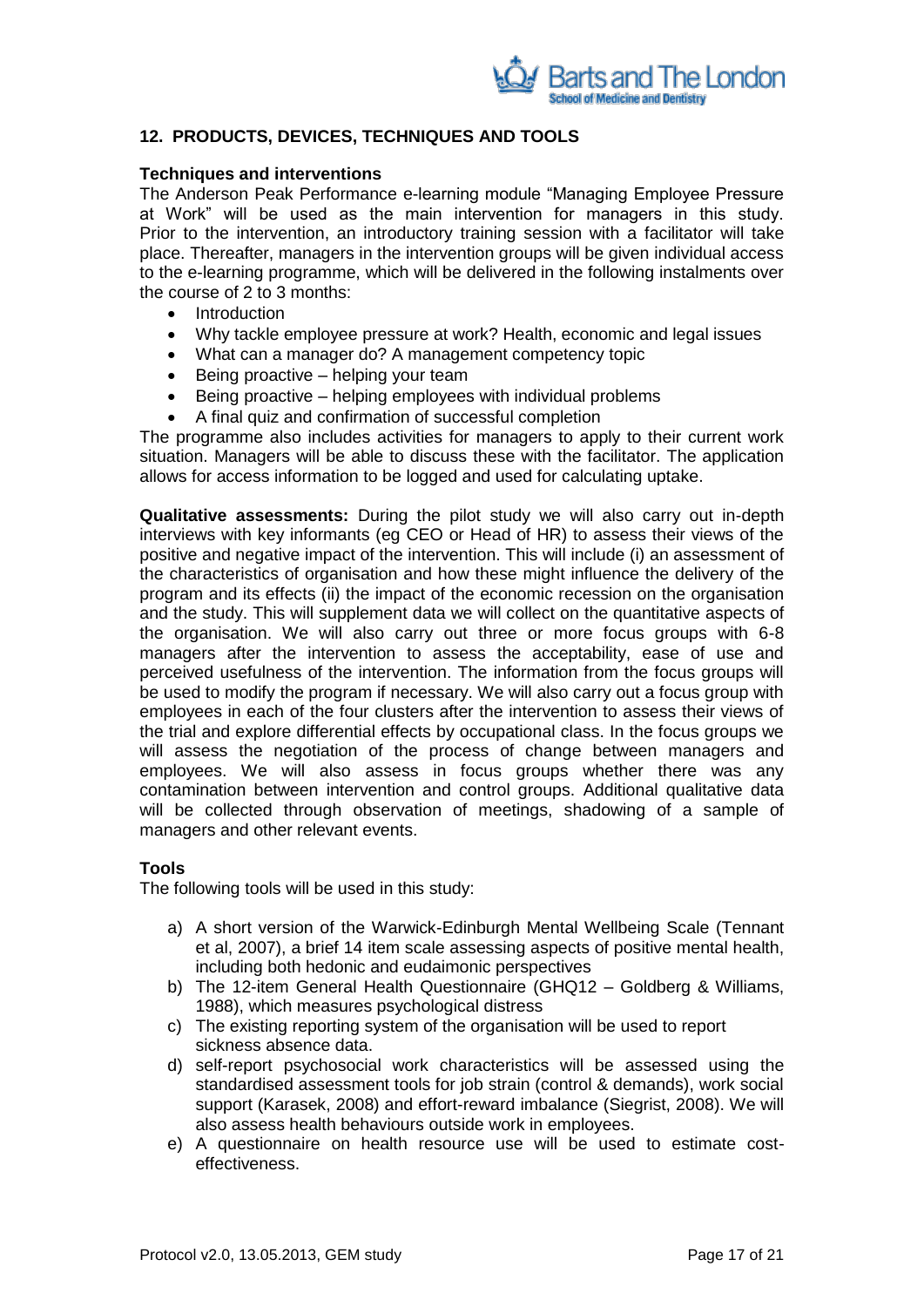

- f) Uptake by managers will be assessed by monitoring log-on data from the elearning programme.
- g) Focus groups for managers and employees and one-to-one interviews with representatives of HR and senior management

**Economic assessment** of the intervention will involve a cost-benefit analysis from the employer"s perspective, as well as a cost-effectiveness analysis from the public sector perspective. In the pilot study we will estimate the cost of the intervention by recording the time spent to deliver and to receive the intervention, including the facilitator's time and will include the up-front costs of the program. We will assess the feasibility of using reduction in duration of sickness absence to measure the benefits of the intervention, assessing the accessibility and reliability of cluster level sickness absence. Sickness absence will be costed using the human capital method.

We will also conduct a cost-effectiveness analysis from the public sector perspective using employees' well-being score as effectiveness outcome. The use of health care services by employees will be collected using the Health Resource Use Questionnaire. National unit costs (DoH, 2012; Curtis, 2012) will be applied to service use frequency data to estimate the cost of service use by employees. The cost of medication will be analysed using the NHS Prescription Cost Analysis database (NHSBSA, 2012).

Incremental cost-effectiveness ratios (ICERs) will be estimated as a cost per sickness absence avoided, and a cost per well-being score improved. The uncertainty around the ICER point estimates will be assessed using probabilistic methods (Glick et al, 2007).

## <span id="page-17-0"></span>**13. SAFETY REPORTING**

Adverse events (AE) are not expected as reactions to the intervention, and there will be no standardised AE reporting for this study. Possible reports of increased stress and employee dissatisfaction with the manager involved either in the intervention or the control group, as well as any other untoward events, can be documented qualitatively in the planned focus groups with a sample of employees. Negative experiences by managers during the e-learning intervention will be documented as part of the focus groups with a sample of managers. Facilitators will be available by phone or e-mail to discuss the e-learning intervention with managers and gather feedback. We will also compare proportions whose well-being deteriorates at follow up, and we will document sickness absence data per cluster post intervention, including any deterioration in sickness absence. We will also ask our facilitators to report any harms identified.

## <span id="page-17-1"></span>**14. MONITORING & AUDITING**

The Pragmatic Clinical Trials Unit (PCTU) at Queen Mary, University of London will conduct a risk assessment of the trial and develop an appropriate monitoring and auditing plan dependent on the level of risk. Trial monitoring and auditing will be conducted as outlined in the monitoring and auditing plan and overseen by the PCTU Quality Assurance Manager. All monitoring and auditing reports will be reviewed by the QA manager and trial sponsor. Triggered audits may be carried out in response to persistent non-compliance or serious breaches of either the protocol, GCP or RGF.

Internal audits may be conducted by a sponsor"s or funder representative.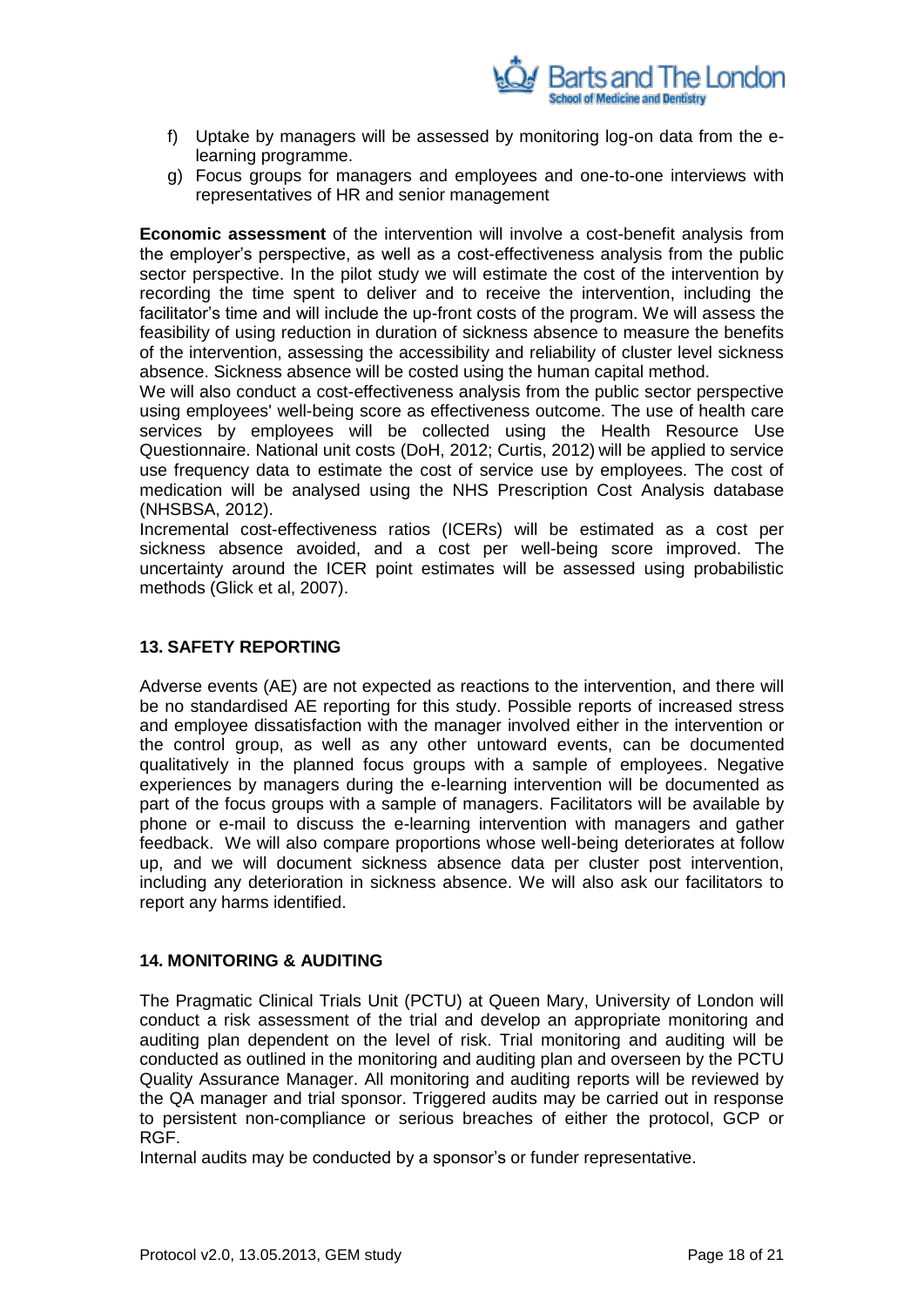

## <span id="page-18-0"></span>**15. TRIAL COMMITTEES**

A trial management group comprised of the Chief Investigator and specialist coresearchers and the statistician will be meeting every two months to oversee the study implementation, chaired by the CI. There will also be a regular weekly management committee to carry out the study according to guidelines from the trial management group.

The Study Steering Committee will include experts in occupational, mental and physical health and economics, as well as a union representative and a member of the public. The Study Steering Committee will be convened at the start of the study to inform the research design and implementation, approve the protocol and study questionnaires and the intervention and will then meet face-to-face after one year to advise on the interpretation and dissemination of the results of the study. We do not anticipate having a separate DMC.

## <span id="page-18-1"></span>**16. FINANCE AND FUNDING**

The study is entirely funded by NIHR Public Health Board.

## <span id="page-18-2"></span>**17. INDEMNITY**

As the trial sponsor, Queen Mary University of London will provide Clinical Trial insurance.

#### <span id="page-18-3"></span>**18. DISSEMINATION OF RESEARCH FINDINGS**

A peer reviewed paper will be prepared for publication of the results of the study. A newsletter for managers and employees will be written to feedback the results of the study which will also be reported at a local meeting for study participants. We will also have a study website which will contain feedback summaries of our results. We also plan to present the results of the study at one international and one national conference.

#### <span id="page-18-4"></span>**19. REFERENCES**

Bambra C. et al. The psychosocial and health effects of workplace reorganisation. *J Epidemiol Community Health* (2007); 61: 1028-1037.

Bartram D. & Boniwell I. The science of happiness. *In Practice*, 2007; 29: 478-482. Bhui K, et al. A synthesis of the evidence for managing stress at work. *Journal of* 

- *Environmental and Public Health Article* 2012; ID 515874.
- Boorman S. NHS Health and Wellbeing Review. COI, DH: Leeds UK, 2009. Black C. Working for a healthier tomorrow. TSO: London, UK, 2008.

Briner RB. Improving stress assessment. *J Psychosom Res* 1997; 43: 61-71.

- Cahill J. Psychosocial aspects of interventions in occupational safety and health. *Am J Ind Med*; 1996; 29: 308-313.
- Cooper CL. et al. *Organizational interventions, organizational stress.* CA: Sage: Thousand Oaks, 2001.
- Cousins R. et al. "Management standards" and work related stress in the UK: practical development. *Work & Stress* 2004; 18: 113–136.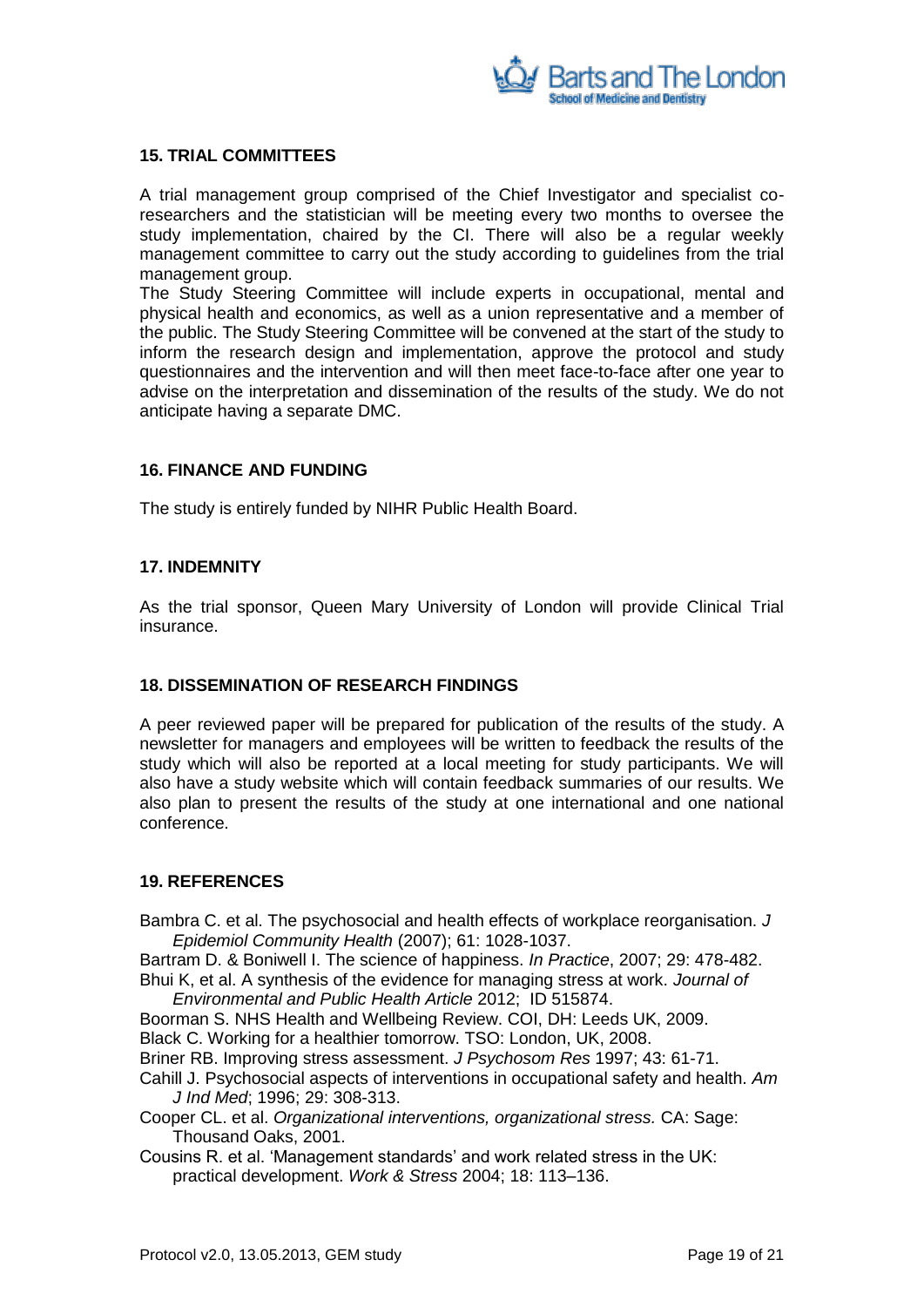

- Curtis L. Unit Costs of Health and Social Care. UK: PSRRU, 2012 Available at http://www.pssru.ac.uk/ Accessed 19 April 2013
- Department of Health. NHS reference Costs 2011-2012. Available at https://www.gov.uk/government/publications/nhs-reference-costs-financial-year-2011-to-2012 Accessed 19 April 2013
- Donaldson-Feilder E. et al. Line management competence: the key to preventing and reducing stress at work. *Strategic HR Review* 2008; 7: 11-16.
- Egan M et al. The psychosocial and health effects of workplace reorganisation. *J Epidemiol Community Health* 2007; 61: 945-954.
- Eldridge S, Kerry S. A practical guide to Cluster Randomised Trials in Health Services Research. Wiley, London, 2012.
- Gardell B. et al. Work environment research and social change *J Occup Behav* 1980;  $1: 3 - 17.$
- Gaskell L. et al. The suitability of HSE"s risk assessment process and Management Standards in SMS"s. Research Report RR 537. HSE Books. Sudbury Suffolk, 2007.
- Glick HA, Doshi JA, Sonnad SS, et al. Economic evaluation in clinical trials. Oxford: Oxford University Press, 2007.
- Goldberg DP. & Williams P. *A User's Guide to the GHQ.* Windsor: NFER-Nelson, 1998.
- Head J., et al. [Influence of change in psychosocial work characteristics on sickness](http://www.ncbi.nlm.nih.gov/pubmed/16361455)  [absence](http://www.ncbi.nlm.nih.gov/pubmed/16361455) *J Epidemiol Community Health* 2006; 60:55-61.
- Health and Safety Executive. The *Management standards for work related stress*, 2004. Available:<http://www.hse.gov.uk/stress/standards/index.htm> [15 April 2011]
- Hoel H, Sparks K, Cooper CL. The cost of violence/stress at work. Geneva, ILO, 2003.
- Ijzelenberg W. Prevention of work-related musculoskeletal complaints, 2006. Available:

[http://publishing.eur.nl/ir/repub/asset/15846/061025\\_IJzelenberg,%20Wilhelmina](http://publishing.eur.nl/ir/repub/asset/15846/061025_IJzelenberg,%20Wilhelmina.pdf) [.pdf](http://publishing.eur.nl/ir/repub/asset/15846/061025_IJzelenberg,%20Wilhelmina.pdf) [15.4 2011]

- Karasek R. Low social control and physiological deregulation. *Scand J Work Environ Heal*th, *Supplement* 2008; 34: 117-135.
- Kompier M. Job design and wellbeing. In Schabracq, M.J. et al (Eds). *The handbook of work and health psychology, 2nd ed*. Chichester (UK): Wiley & Sons, p.p. 429- 54, 2003.
- Kuoppala J. et al . Work health promotion, job well-being, and sickness absences. *J Occupational & Environmental Medicine* 2008; 50: 1216-1227.
- MacKay CJ. et al. Management standards' and work related stress in the UK: policy background and science. *Work & Stress* 2004; 18: 91–112.
- Mackay CJ. et al. Implementation of the Management Standards for work-related stress in Great Britain. In Biron C. et al.(Eds). *Managing psychosocial risks in the workplace: The role of process issues.* London: Routledge, 2011.
- Marine A. et al. Preventing occupational stress in healthcare workers. Cochrane Database Syst Rev 4):CD002892, 2006.
- Marmot M G. et al. Health inequalities among British civil servants: The Whitehall II study. *Lancet*, 1991; 337: 387–1393.
- Martin A. et al. Meta-analysis of the effects of health promotion intervention in the workplace on depression and anxiety symptoms. *Scand J Work Environ Health* 2009; 35:7-18
- Michie S, Williams R. Reducing work related psychological ill health and sickness absence: A systematic literature review. *Occup Environ Med* 2003; 60: 3-9.